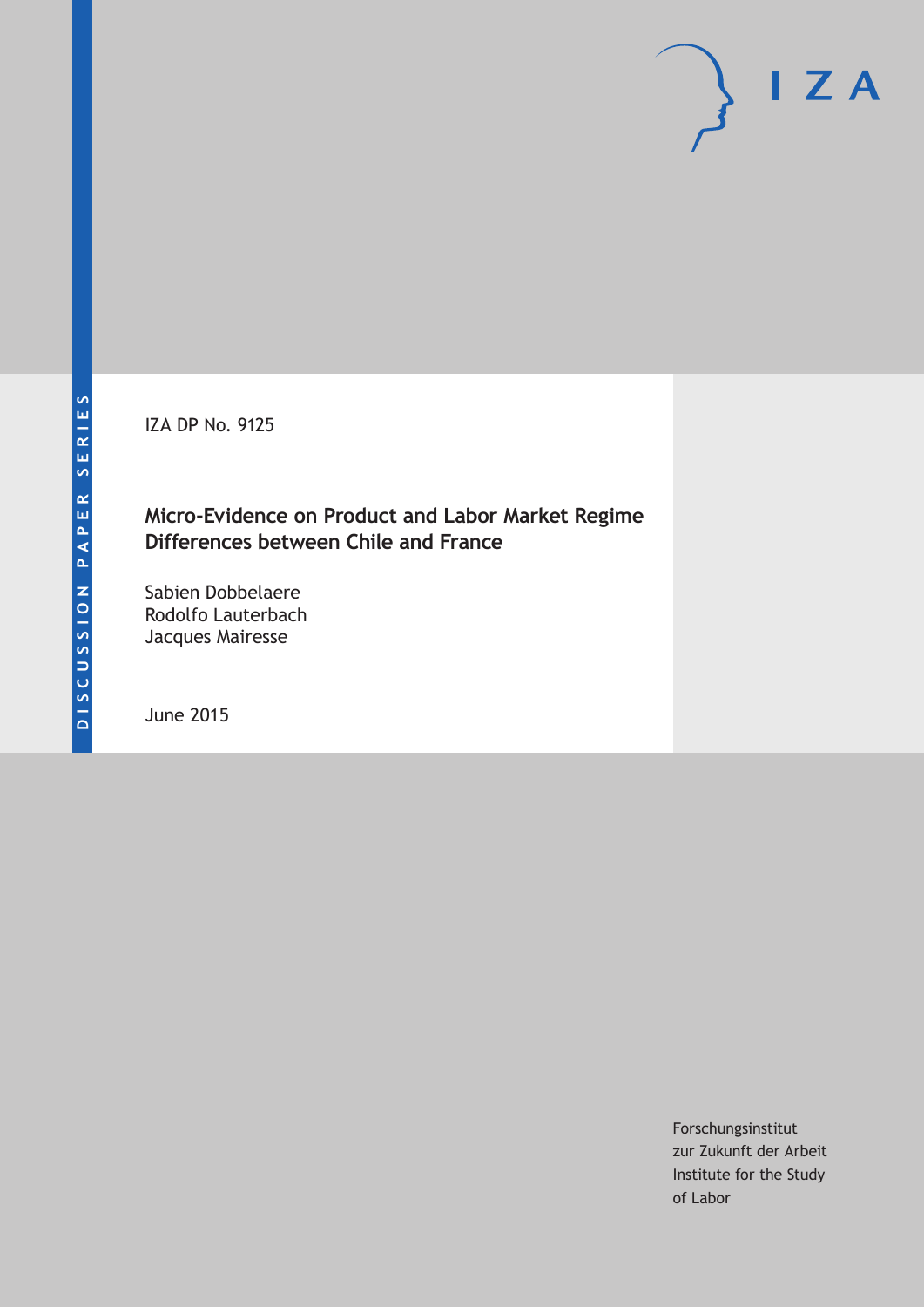# **Micro-Evidence on Product and Labor Market Regime Differences between Chile and France**

# **Sabien Dobbelaere**

*VU University Amsterdam, Tinbergen Institute and IZA*

# **Rodolfo Lauterbach**

*National Innovation Council for Development (CNID) and UNU-MERIT (Maastricht University)*

### **Jacques Mairesse**

*CREST (ParisTech-ENSAE), UNU-MERIT (Maastricht University) and NBER*

# Discussion Paper No. 9125 June 2015

IZA

P.O. Box 7240 53072 Bonn **Germany** 

Phone: +49-228-3894-0 Fax: +49-228-3894-180 E-mail: iza@iza.org

Any opinions expressed here are those of the author(s) and not those of IZA. Research published in this series may include views on policy, but the institute itself takes no institutional policy positions. The IZA research network is committed to the IZA Guiding Principles of Research Integrity.

The Institute for the Study of Labor (IZA) in Bonn is a local and virtual international research center and a place of communication between science, politics and business. IZA is an independent nonprofit organization supported by Deutsche Post Foundation. The center is associated with the University of Bonn and offers a stimulating research environment through its international network, workshops and conferences, data service, project support, research visits and doctoral program. IZA engages in (i) original and internationally competitive research in all fields of labor economics, (ii) development of policy concepts, and (iii) dissemination of research results and concepts to the interested public.

<span id="page-1-0"></span>IZA Discussion Papers often represent preliminary work and are circulated to encourage discussion. Citation of such a paper should account for its provisional character. A revised version may be available directly from the author.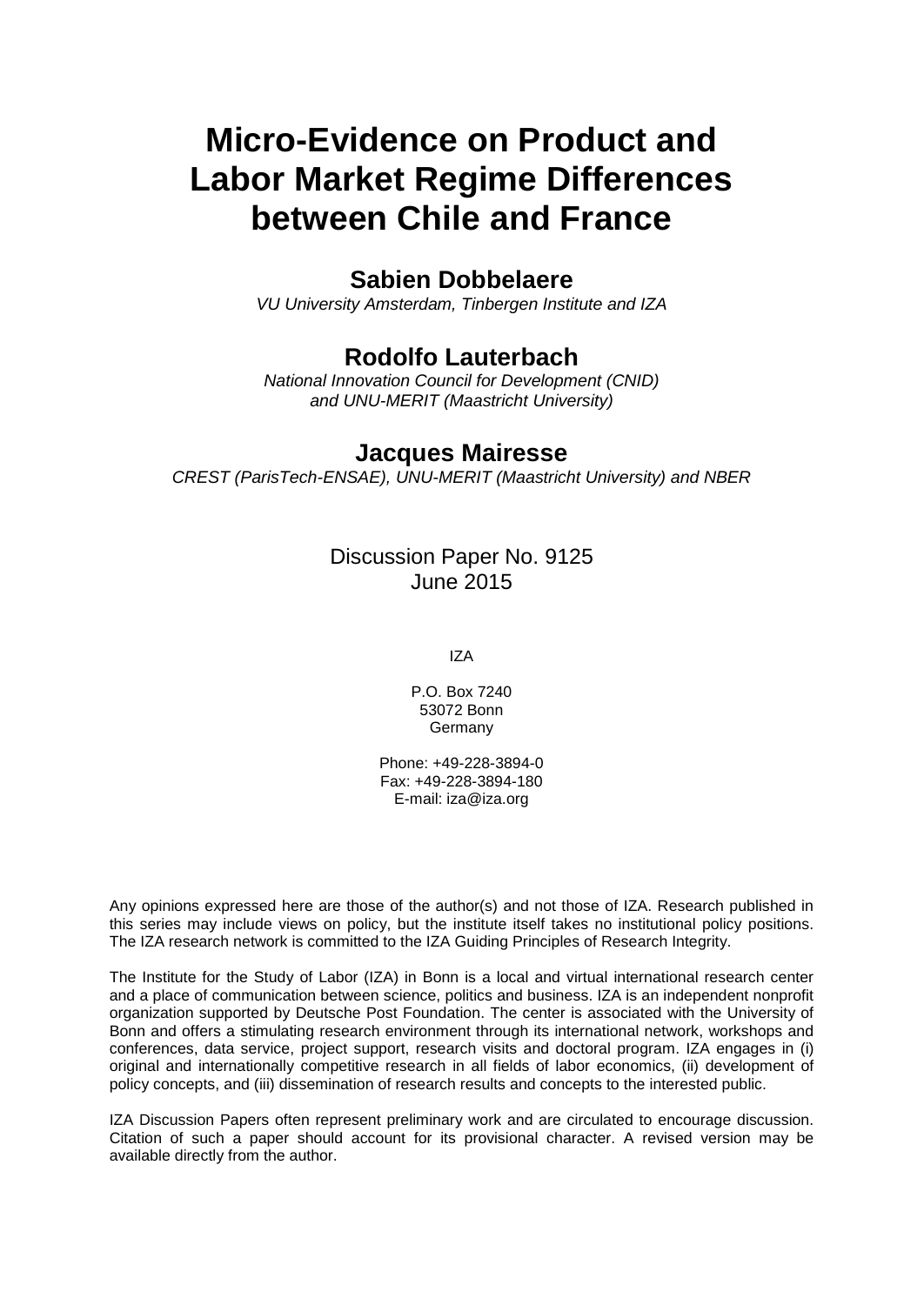IZA Discussion Paper No. 9125 June 2015

# **ABSTRACT**

### **Micro-Evidence on Product and Labor Market Regime Differences between Chile and France[\\*](#page-1-0)**

Institutions, social norms and the nature of industrial relations vary greatly between Latin American and Western European countries. Such institutional and organizational differences might shape firms' operational environment in general and the type of competition in product and labor markets in particular. Contributing to the literature on estimating simultaneously product and labor market imperfections, this paper quantifies industry differences in both types of imperfections using firm-level data in Chile –a non-OECD member under the considered time period– and France. We rely on two extensions of Hall's econometric framework for estimating price-cost margins by nesting three labor market settings (perfect competition or right-to-manage bargaining, efficient bargaining and monopsony). Using an unbalanced panel of 1,737 firms over the period 1996-2003 in Chile containing unique data on firm-level output price indices and 14,270 firms over the period 1994-2001 in France, we first classify 20 comparable manufacturing industries in 6 distinct regimes that differ in the type of competition prevailing in product and labor markets. We then investigate industry differences in the estimated product and labor market imperfections. Consistent with differences in institutions and in the industrial relations system in the two countries, we find important regime differences across the two countries. In addition, we observe cross-country differences in the levels of product and labor market imperfections within regimes.

JEL Classification: C23, D21, J51, L13

Keywords: rent sharing, monopsony, price-cost mark-ups, production function, panel data

Corresponding author:

Sabien Dobbelaere Department of Economics VU University Amsterdam De Boelelaan 1105 1081 HV Amsterdam The Netherlands E-mail: [sabien.dobbelaere@vu.nl](mailto:sabien.dobbelaere@vu.nl)

The analysis using the French firm-level data was conducted at "Centre de Recherche en Économie et Statistique" (CREST). Lauterbach acknowledges financial support from the Millennium Science Initiative (Project NS 100017 "Centro Intelis").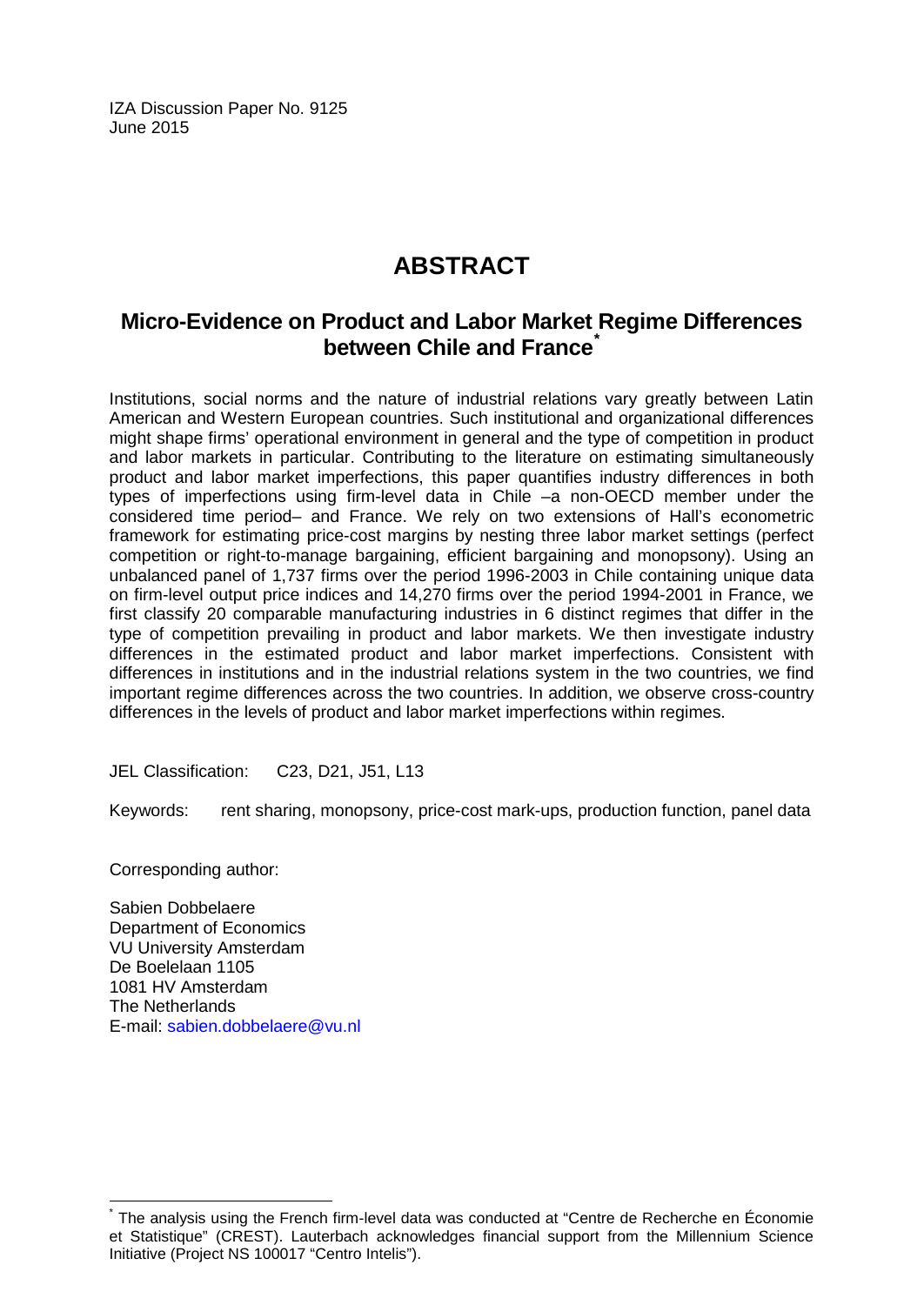### 1 Introduction

There is an abundant literature on production function estimation studying how firms convert inputs into outputs and the efficiency with which this occurs (see Syverson, 2011 for a survey). This literature as of late has given increasing attention to possible biases that market imperfections  $-particle$  in the product market–could induce in production function and productivity estimates. There is a long tradition in applied industrial organization of estimating product market power (see De Loecker and Warzynski, 2012 for references). While most economists believe that product and labor market imperfections almost surely exist to one degree or another, only few have explicitly accounted for their joint ináuence on production function estimation at the micro level and existing analyses have been confined to OECD countries (see Dobbelaere and Mairesse, 2013 for references).

Contributing to the econometric literature on estimating simultaneously product market and labor market imperfections, this paper aims at identifying and quantifying industry differences in both types of imperfections in Chile  $-a$  non-OECD member under the considered time period<sup>1</sup> and France. In particular, we first examine cross-country variation in the prevalence of regimes characterizing the type of competition prevailing in product and labor markets. We then investigate cross-industry heterogeneity in the degree of product and labor market imperfections within regimes. Relying on an econometric method that only requires firm-level data on production values, factor inputs and factor costs proves particularly useful to analyze important labor issues in a comparative setting. For example, our analysis allows to distinguish industries predominantly characterized by wage determination under trade unions from those predominantly typified by wage determination under oligopsonistic competition. As such, our analysis is capable of discerning whether either market power on the supply side or market power on the demand side is predominantly responsible for introducing allocative inefficiencies through distorting factor prices.

The Chilean-French comparison is motivated by the inherent institutional, organizational and cultural differences between the two countries. As part of the OECD accession process, competition law has been strengthened and regulatory policies -aimed at fostering market openness and competition– have been implemented in accordance with the OECDís Guiding Principles for Regulatory Quality and Performance (2005) in Chile during the last three decades (OECD, 2010). However, differences remain in the regulatory settings in Chile and France that our comparative study may confirm. For example, the OECD indicators of product market anti-competitive regulations show that regulations are higher in Chile, in particular as concerns administrative regulation which suffers from opacity and imposes burdens on startups (Wölfl et al., 2010). In Chile, social stratification and legislation  $-$ tracing back to differences based on race, social status and ownership established during colonial times—have historically modelled industrial relations and continue to shape largely todayís Chilean industrial relations system. Labor reforms, implemented during the 1990s, have not been sufficient to move away from the legacy of dictatorship (Durán-Palma et al., 2005). Labor legislation continues to facilitate dismissal, unionization remains contested and employment relations are still based on authority, thereby promoting worker fear and insecurity (Rodríguez, 2010; Ronconi, 2012). Indeed, comparing Chile to France, the OECD indicators of employment protection indicate that employment protection is significantly higher in France, which is due to much stricter regulation on temporary contracts and to

<sup>&</sup>lt;sup>1</sup> Chile became an OECD member on May 7, 2010 while the Chilean data in this study cover the period 1996-2003.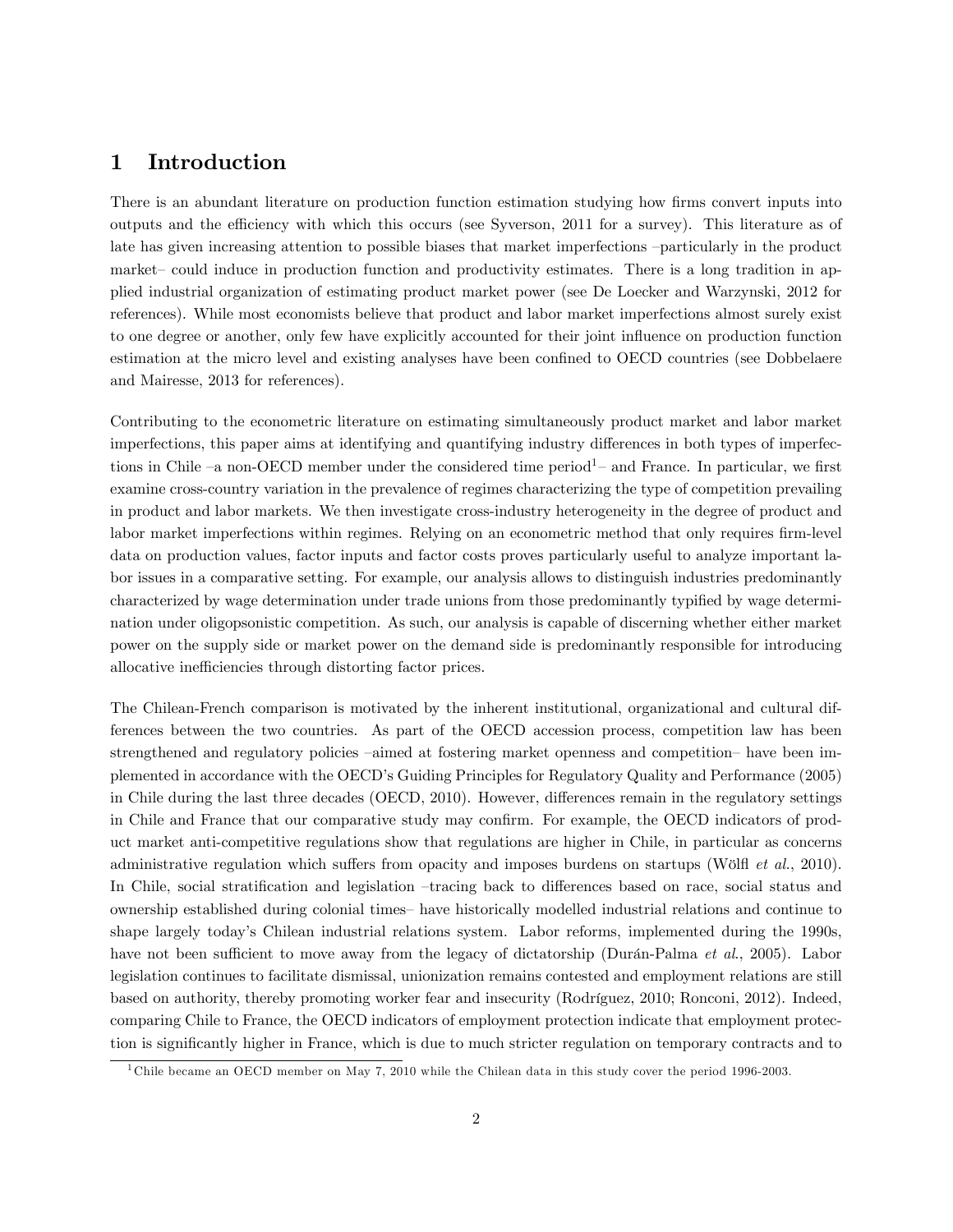additional requirements for collective dismissals (Venn, 2009). The industrial relations system in Chile also explains why only 14% of employees are union members and only 24% of employees are covered by collective bargaining agreements, which are mostly concluded at the enterprise level. In terms of union membership, the French trade union movement is among the weakest in Europe, with an even lower proportion of employees in unions than in Chile (8%). French trade unions are divided into a number of rival confederations, competing for membership. However, union membership is not the only indicator of strength. Despite low membership and apparent division, French trade unions have repeatedly shown that they are able to mobilize workers in mass strikes and demonstrations to great effect. In France, negotiations are mostly held at the industry level which can be supplemented with bargaining agreements at the firm level. The fact that the government often extends the terms of industry-level agreements to all employers explains the very high collective bargaining coverage (95%). These institutional and organizational differences might shape firms' operational environment in general and -within our context- the type of competition in product and labor markets in particular. For example, given that industrial relations in France are characterized by a broadly regulated system of wage bargaining typified by the dominance of industry-level wage bargaining and the existence and widespread use of extension procedures for industry-level wage agreements and that French trade unions have shown to be powerful, we expect the proportion of industries typified by wage determination under trade unions to be larger in France compared to Chile.

Methodologically, our study implements the classification procedure developed in Dobbelaere and Mairesse (2013). This procedure is based on two extensions of a microeconomic version of Hallís (1988) framework for estimating price-cost margins that take into account two polar extremes of types of imperfections in the labor market that are both intuitively appealing and tractable: the efficient bargaining model (McDonald and Solow, 1981) –being one of the two canonical rent-sharing models  $-$  that allocates market power to employees through costs of firing, hiring and training, and the monopsony model (Manning, 2003) that allocates market power to employers through search frictions or heterogeneous worker preferences for job characteristics which generate upward sloping labor supply curves to individual firms (Booth, 2014). This classification procedure uses econometric production functions as a tool for testing the competitiveness of product and labor markets and evaluating their degree of imperfection. By considering two product market settings (perfect competition  $(PC)$  and imperfect competition  $(IC)$ ) and three labor market settings (perfect competition or right-to-manage bargaining  $(PR)$ , Nickell and Andrews, 1983, efficient bargaining  $(EB)$  and monopsony  $(MO)$ , it distinguishes six regimes characterizing the type of competition prevailing in product and labor markets.

Given the selection of our two countries, our analysis is related to Benavente *et al.* (2009), Dobbelaere *et* al. (2015) and Petrin and Sivadasan (2013). These studies are also based on the gap methodology which essentially starts from the observation that any factors that create misallocation of resources can be thought of as generating wedges in the Örst-order conditions of Örm optimization problems. Using a sample of manufacturing firms in Belgium, Chile and France, Benavente et al. (2009) impose efficient bargaining on the data and estimate a Solow residual equation that gives estimates of average price-cost mark-up and rent-sharing parameters at the manufacturing level. Using a sample of manufacturing firms in France, Japan and the Netherlands, Dobbelaere et al.  $(2015)$  apply two distinct classification procedures –which deviate from the one in Dobbelaere and Mairesse  $(2013)$  to investigate differences in revealed product and labor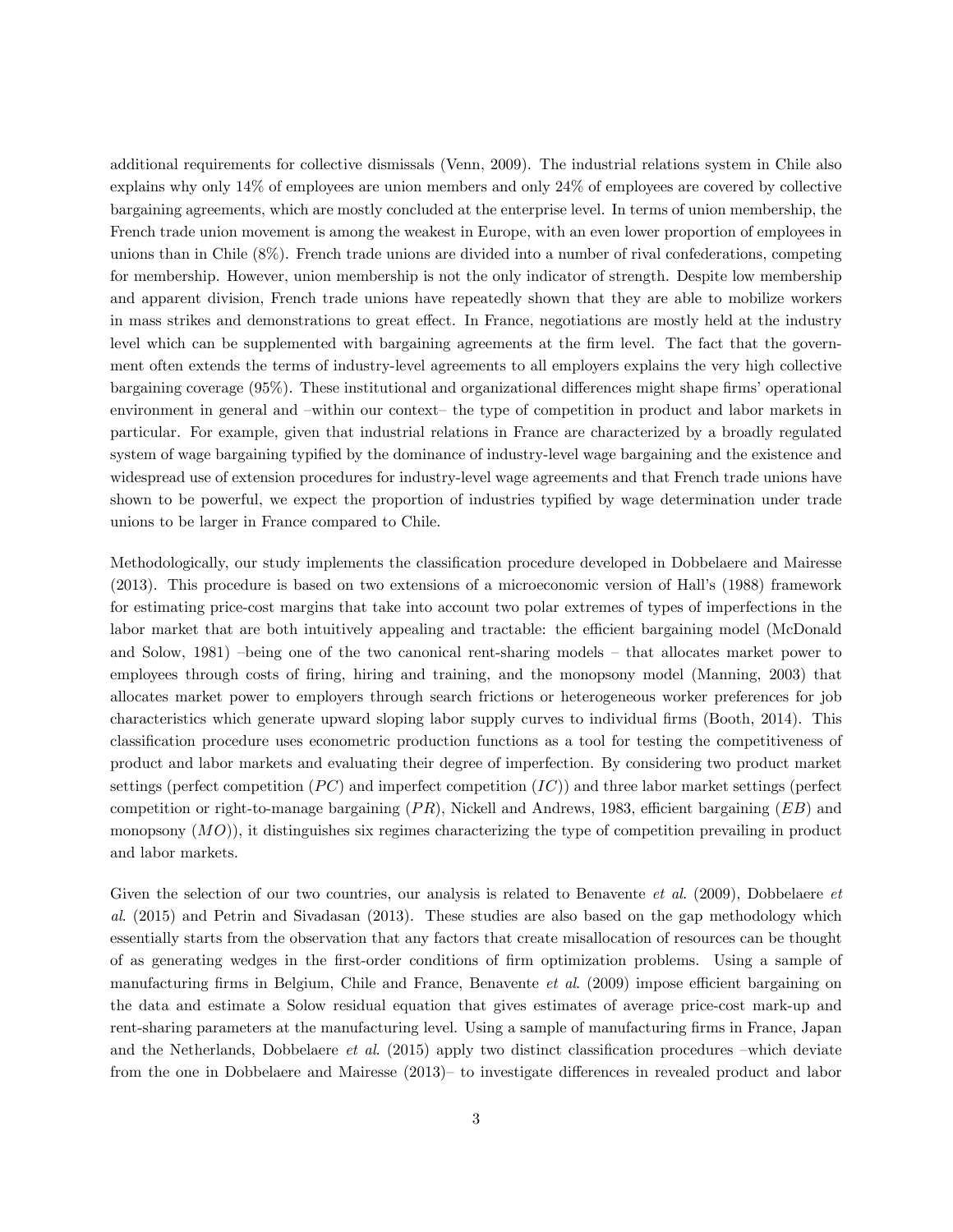market settings at the industry level and to check the sensitivity of these settings to the choice of estimator. Using a sample of manufacturing plants in Chile, Petrin and Sivadasan (2013) estimate the gaps between an input's marginal product and its cost to infer the value of lost output arising from allocative efficiency at the manufacturing level. Our contribution differs from the aforementioned analyses in two respects. First, our study is the first to consistently compare the type and the degree of industry-level product and labor market imperfections inferred from consistent estimation of Örm-level production functions in a Latin American country and a Western European country. Second, using a unique dataset containing firm-level output price indices, our microeconomic production function estimates for Chile are not subject to the omitted output price bias, as is often a major drawback in microeconometric studies of firm behavior.

Our empirical analysis is based on two unbalanced panels of manufacturing firms: 1,737 firms over the period 1996-2003 in Chile and 14,270 Örms over the period 1994-2001 in France. Our analysis consists of two parts. In the Örst part, we classify 20 comparable manufacturing industries in each country according to the six distinct regimes prevailing in these industries. We observe considerable differences in the prevalent product and labor market settings and hence in the competitiveness regimes in the 20 industries. We find that imperfect competition in the product market is much more frequent in both countries than perfect competition and more so in France than in Chile, and that the most prevalent labor market setting is perfect competition or right-to-manage bargaining in Chile while it is efficient bargaining in France. In the second part, we investigate within-regime industry differences in the estimated product and labor market imperfection parameters in each country. In addition to the important cross-country regime differences that our analysis reveals, we also find differences in the levels of market imperfections within these two regimes.

We proceed as follows. Section 2 discusses the theoretical framework. Section 3 presents the firm panel data for Chile and France. Section 4 discusses the estimation method and the econometric implementation of our procedure to classify industries in distinct regimes characterizing the type of competition prevailing in product and labor markets. Section 5 reports the results of the classification procedure, investigating how industries in both countries differ in the nature of product and labor market imperfections and assesses industry differences in the degree of market imperfections within each regime. Section 6 concludes.

### 2 Theoretical framework

This section presents the main ingredients of our extension of Hallís (1988) framework for estimating pricecost margins, which does not assume perfect competition in the labor market but considers three labor market settings: perfect competition or right-to-manage bargaining, efficient bargaining and monopsony. For technical details, we refer to Dobbelaere and Mairesse (2013).

We start from a production function  $Q_{it} = \Theta_{it} F(N_{it}, M_{it}, K_{it})$ , where i is a firm index, t a time index, N is labor, M is material input and K is capital.  $\Theta_{it} = Ae^{\eta_i+u_t+v_{it}}$ , with  $\eta_i$  an unobserved firm-specific effect,  $u_t$ a year-specific intercept and  $v_{it}$  a random component, is an index of technical change or "true" total factor productivity. Denoting the logarithm of  $Q_{it}$ ,  $N_{it}$ ,  $M_{it}$ ,  $K_{it}$  and  $\Theta_{it}$  by  $q_{it}$ ,  $n_{it}$ ,  $m_{it}$ ,  $k_{it}$  and  $\theta_{it}$  respectively, the logarithmic specification of the production function gives: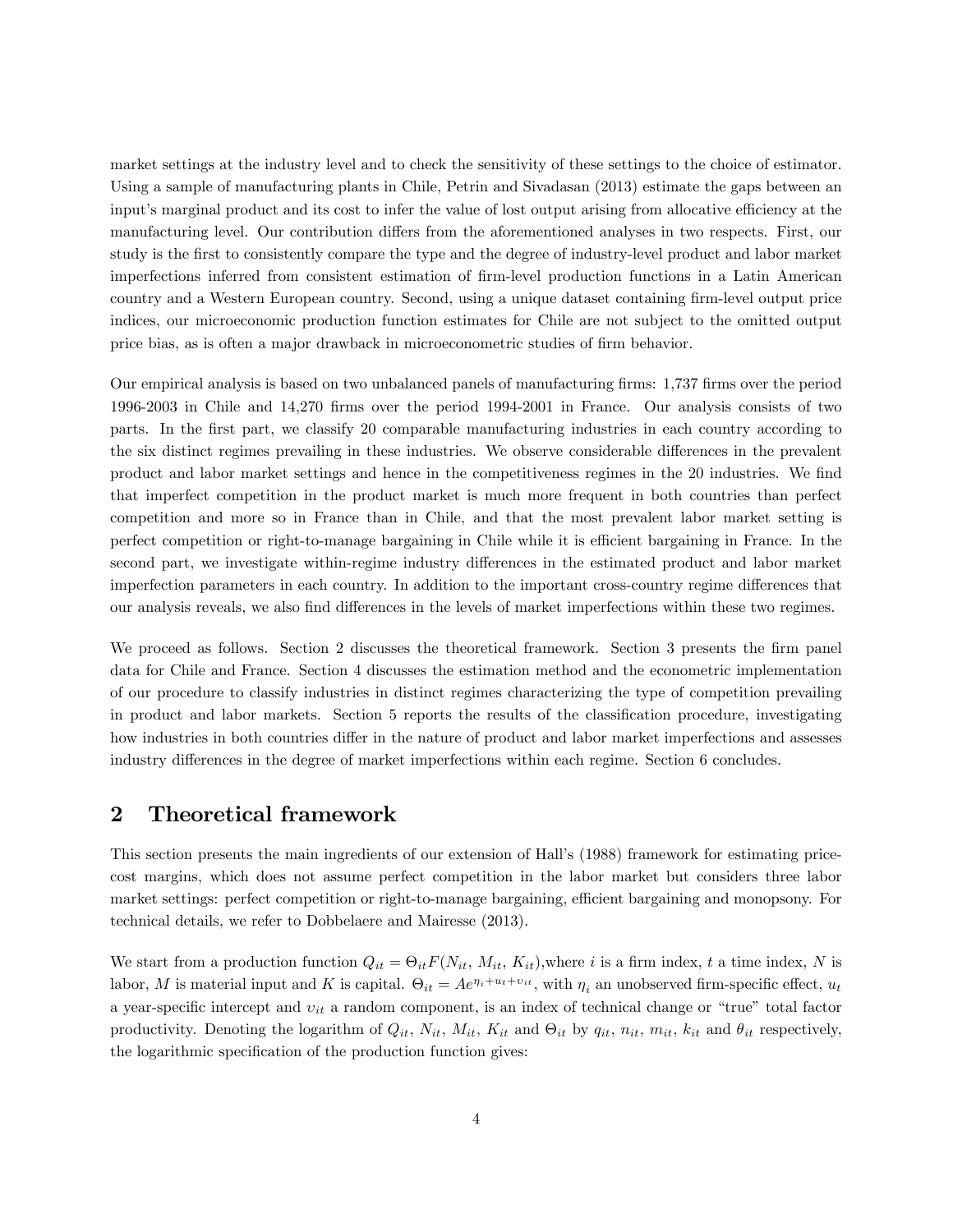$$
q_{it} = (\varepsilon_N^Q)_{it} n_{it} + (\varepsilon_N^Q)_{it} m_{it} + (\varepsilon_N^Q)_{it} k_{it} + \theta_{it}
$$
\n
$$
\tag{1}
$$

where  $(\varepsilon_j^Q)_{it}$   $(J = N, M, K)$  is the elasticity of output with respect to input factor J.

Firms operate under imperfect competition in the product market  $(IC)$ . We allow for three labor market settings  $(LMS)$ : perfect competition or right-to-manage bargaining  $(PR)$ , efficient bargaining  $(EB)$ and monopsony  $(MO)^2$ . We assume that material input and labor are variable factors. Short-run profit maximization implies the following first-order condition with respect to material input:

$$
(\varepsilon_M^Q)_{it} = \mu_{it} \, (\alpha_M)_{it} \tag{2}
$$

where  $(\alpha_M)_{it} = \frac{j_{it}M_{it}}{P_{it}Q_{it}}$  is the share of material costs in total revenue and  $\mu_{it} = \frac{P_{it}}{(C_Q)_{it}}$  refers to the mark-up of output price  $P_{it}$  over marginal cost  $(C_Q)_{it}$ . Eq. (2) shows that the price-cost mark-up generates a wedge between the output elasticity of materials and the revenue share of materials.

Depending on the prevalent  $LMS$ , short-run profit maximization implies the following first-order condition with respect to labor:

$$
(\varepsilon_N^Q)_{it} = \mu_{it} (\alpha_N)_{it} \quad \text{if } LMS = PR \tag{3}
$$

$$
= \mu_{it} (\alpha_N)_{it} - \mu_{it} \gamma_{it} [1 - (\alpha_N)_{it} - (\alpha_M)_{it}] \quad \text{if } LMS = EB
$$
 (4)

$$
= \frac{\mu_{it}(\alpha_N)_{it}}{\beta_{it}} \quad \text{if } LMS = MO \tag{5}
$$

where  $(\alpha_N)_{it} = \frac{w_{it} N_{it}}{P_{it} Q_{it}}$  is the share of labor costs in total revenue.  $\gamma_{it} = \frac{\phi_{it}}{1-\phi}$  $rac{\varphi_{it}}{1-\varphi_{it}}$  represents the relative extent of rent sharing,  $\phi_{it} \in [0,1]$  the absolute extent of rent sharing,  $\beta_{it} = \frac{(\varepsilon_w^N)i}{1+(\varepsilon_w^N)}$  $\frac{(\varepsilon_w^N)_{it}}{1+(\varepsilon_w^N)_{it}}$  and  $(\varepsilon_w^N)_{it} \in \Re_+$  the wage elasticity of the labor supply. From the first-order conditions with respect to material input and labor, we can define a parameter of joint market imperfections  $(\psi_{it})$  that is zero, positive or negative depending on the labor market setting:

$$
\psi_{it} = \frac{(\varepsilon_M^Q)_{it}}{(\alpha_M)_{it}} - \frac{(\varepsilon_N^Q)_{it}}{(\alpha_N)_{it}} \tag{6}
$$

$$
= 0 \quad \text{if } LMS = PR \tag{7}
$$

$$
= \mu_{it}\gamma_{it}\left[\frac{1 - (\alpha_N)_{it} - (\alpha_M)_{it}}{(\alpha_N)_{it}}\right] > 0 \quad \text{if } LMS = EB
$$
\n(8)

$$
= -\mu_{it} \frac{1}{(\varepsilon_w^N)_{it}} < 0 \quad \text{if } LMS = MO \tag{9}
$$

Eq. (6) clearly shows that our framework is based on the gap methodology. Indeed, from Eq. (6), it follows that the gap between the output elasticities of labor and materials and their revenue shares are key to identification of the product and labor market imperfection parameters. Intuitively, in a perfectly competitive labor market or in a right-to-manage bargaining setting, the marginal employee receives a real wage that equals his/her

<sup>&</sup>lt;sup>2</sup>Our framework does not allow to disentangle perfect competition in the labor market from right-to-manage bargaining. In both settings, labor is unilaterally determined by the firm from profit maximization, i.e. the real wage equals the marginal product of labor.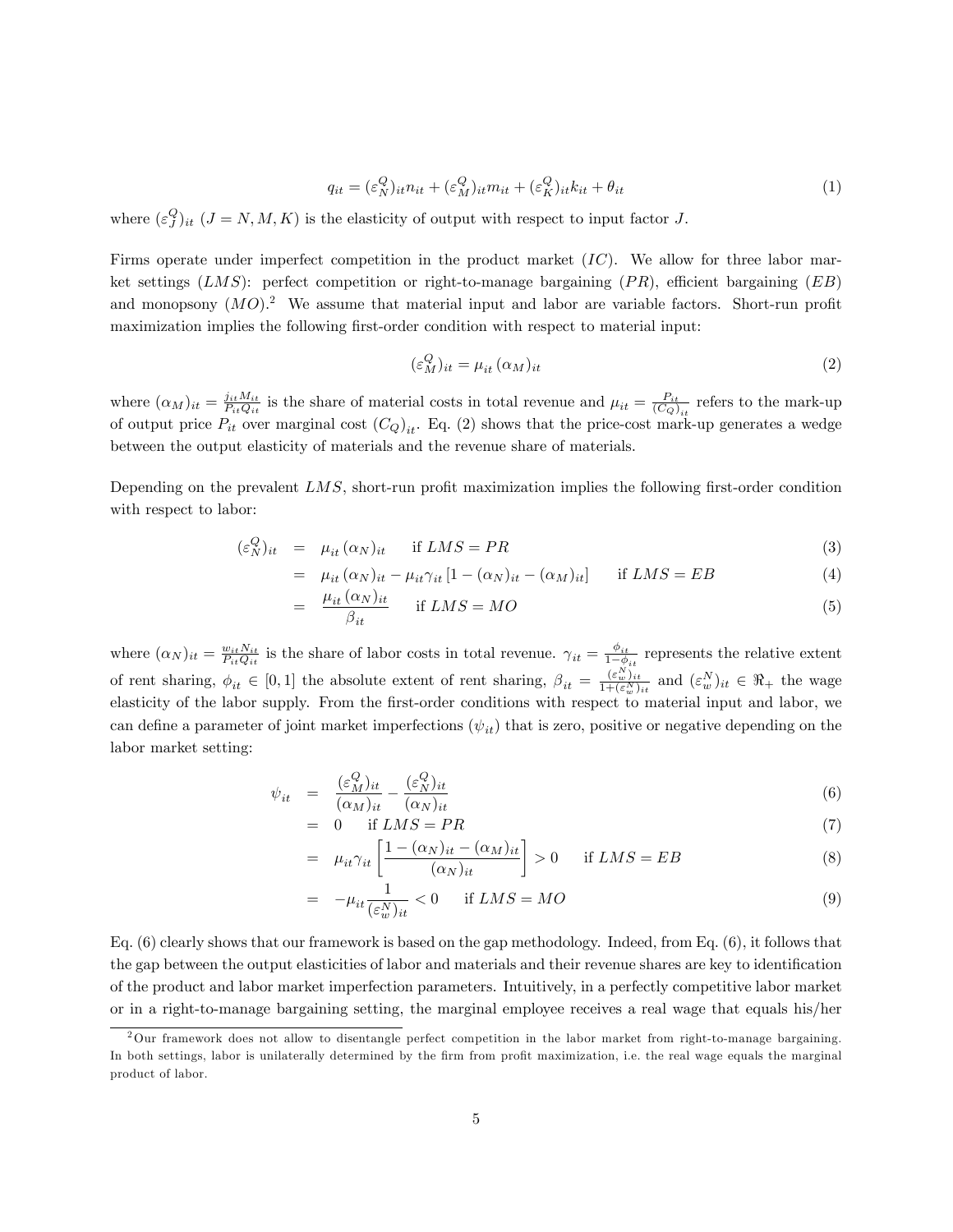marginal product. As such, the only source of discrepancy between the output elasticity of labor and the share of labor costs in revenue is the price-cost mark-up, just like in the materials market, yielding the value zero of the joint market imperfections parameter. In an efficient bargaining setting, the marginal employee gets a real wage that exceeds his/her marginal product since efficient bargaining allocates inframarginal gains across employees, yielding the positive value of the joint market imperfections parameter. In a monopsony setting, on the other hand, the marginal employee obtains a real wage that is less than his/her marginal product, yielding the negative value of the joint market imperfections parameter.

Once the relevant labor market setting is determined, the product and labor market imperfections parameters are derived from the joint market imperfections parameter  $(\psi_{it})$ : the price-cost mark-up and extent of rentsharing parameters ( $\mu_{it}$  and  $\gamma_{it}$ , respectively) if the efficient bargaining model prevails (see Eq. (8)) or the price-cost mark-up and labor supply elasticity parameters  $(\mu_{it} \text{ and } (\varepsilon_w^N)_{it}$ , respectively) if the monopsony model prevails (see Eq. (9)). On the product market side, the price-cost mark-up measures the ability of firms to charge prices above marginal costs. On the labor market side, the absolute extent of rent-sharing parameter ( $\phi_{it}$  which is directly derived from  $\gamma_{it}$ ) measures the part of economic rents going to the workers or the degree of workersíbargaining power during worker-Örm negotiations whereas the labor supply elasticity parameter measures the degree of wage setting power that firms possess.

Assuming constant returns to scale, the capital elasticity can be expressed as:

$$
(\varepsilon_K^Q)_{it} = 1 - (\varepsilon_N^Q)_{it} - (\varepsilon_M^Q)_{it}
$$
\n
$$
(10)
$$

Inserting Eqs.  $(2)$ ,  $(6)$  and  $(10)$  in Eq.  $(1)$  and rearranging terms gives:

$$
q_{it} = \mu_{it} \left[ (\alpha_N)_{it} \left( n_{it} - k_{it} \right) + (\alpha_M)_{it} \left( m_{it} - k_{it} \right) \right] + \psi_{it} (\alpha_N)_{it} \left( k_{it} - n_{it} \right) + \theta_{it} \tag{11}
$$

Eq. (11) is the basis for the empirical estimation of our parameters of interest.

#### 3 Data description

Our modified production function framework only requires data on production values, factor inputs and factor costs. This section presents the micro data in Chile and France.

The Chilean data are sourced from the ENIA ("Encuesta Nacional Industrial Anual") survey collected annually by INE ("Instituto Nacional de Estadisticas"). The French data are based on firm accounting information from EAE ("Enquête Annuelle d'Entreprise", "Service des Etudes et Statistiques Industrielles" (SESSI)). For both countries, our estimation sample is restricted to firms having at least four consecutive observations. After some trimming on input shares in total revenue and input growth rates to eliminate outliers and anomalies, we end up with an unbalanced panel of 1,737 firms over the period 1996-2003 in Chile  $(CH)$  and 14,270 firms spanning the period 1994-2001 in France  $(FR)$ . Table A.1 in Appendix gives the panel structure of the estimation sample by country.

Output  $(Q)$  is defined as nominal sales divided by a firm-level price index based on the product-firm level annex from ENIA in  $CH$  and current production deflated by the two-digit producer price index in  $FR$ . Labor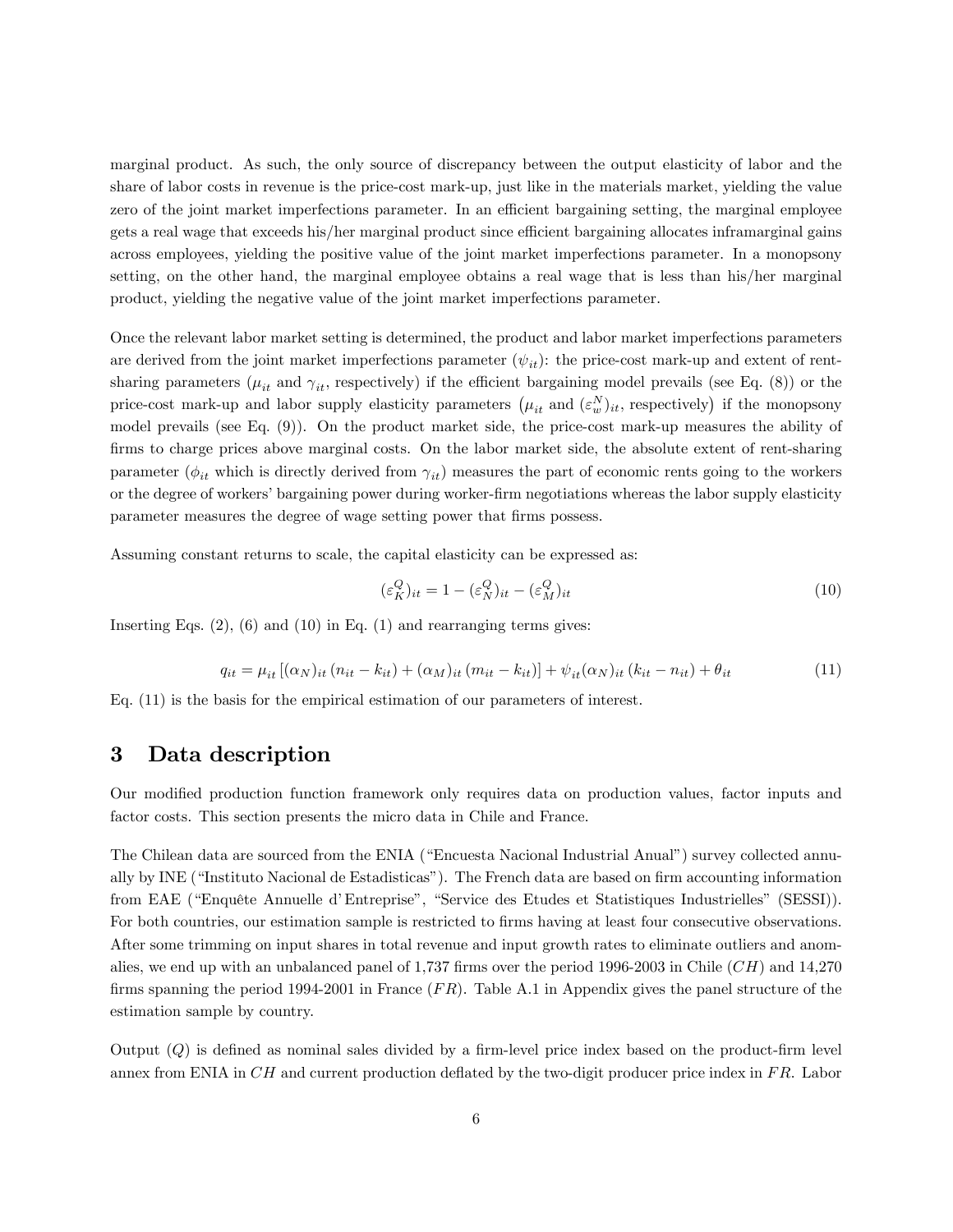$(N)$  refers to the average number of employees in each firm for each year in CH and FR. Material input is defined as intermediate inputs -consisting of raw materials, elaborated materials, fuels and electricitydeflated by the two-digit intermediate inputs price index in  $CH$  and intermediate consumption deflated by the two-digit intermediate consumption price index in  $FR$ . The capital stock  $(K)$  is measured by the gross bookvalue of fixed assets at the beginning of the year in CH and FR. The shares of labor  $(\alpha_N)$  and material input  $(\alpha_M)$  are constructed by dividing respectively the firm total labor cost and undeflated intermediate consumption by the firm undeflated production and by taking the average of these ratios over adjacent years.

Table 1 reports the means, standard deviations and quartile values of our main variables by country. The average growth rate of real firm output is  $-0.4\%$  per year in CH and 3.2% in FR.<sup>3</sup> In CH, labor and materials have decreased at an average annual growth rate of 1.8% and 1.9% respectively, while capital has increased at an average annual growth rate of  $4.3\%$ . In FR, labor and materials have increased at an average annual growth rate of 1.2% and 4.2% respectively, whereas capital has decreased at an average annual growth rate of 0.2%. The Solow residual or the conventional measure of total factor productivity  $(TFP)$  has been stable over the considered period in each country. As expected for firm-level data, the dispersion of all these variables is considerably large. For example,  $TFP$  growth is lower than  $-11.1\%$  ( $-5.0\%$ ) for the first quartile of firms in CH (FR) and higher than 10.0% (6.3%) for the upper quartile in CH (FR).

<Insert Table 1 about here>

#### 4 Econometric framework

#### 4.1 Estimation method

We use econometric production functions as a tool for testing the competitiveness of product and labor markets and for assessing their degree of imperfection, not only for estimating factor elasticities and total factor productivity as has been common practice in the econometric literature on estimating microeconomic production functions.

Since our study aims at  $(i)$  comparing regime differences in terms of the type of competition prevailing in product and labor markets across  $CH$  and  $FR$  and  $(ii)$  assessing within-regime industry differences in the estimated product and labor market imperfection parameters in each country, we estimate average parameters:

$$
q_{it} = \mu \left[ \alpha_N \left( n_{it} - k_{it} \right) + \alpha_M \left( m_{it} - k_{it} \right) \right] + \psi \alpha_N \left( k_{it} - n_{it} \right) + u_t + \zeta_{it} \tag{12}
$$

with  $\zeta_{it} = \omega_{it} + \epsilon_{it}$ . Of the error components,  $\omega_{it}$  represents unobserved productivity to the econometrician but possible observed by the firm at  $t$  when input decisions are made (transmitted productivity shock), while  $\epsilon_{it}$  captures all other sources of error or productivity that is not observed by the firm before making input choices at t. Our method of retrieving product and labor market imperfection parameters from the gap between the estimated average output elasticities of labor and materials and their average revenue shares

 $3$ The negative average real firm output growth rate in  $CH$  is due to a financial crisis that hit the Chilean manufacturing industries in 1998 and 1999. Real Örm output decreased at an average growth rate of 2.1% and 7.3% in 1998 and 1999 respectively. Taking out the crisis years would yield an average growth rate of real firm output of 1.5% per year.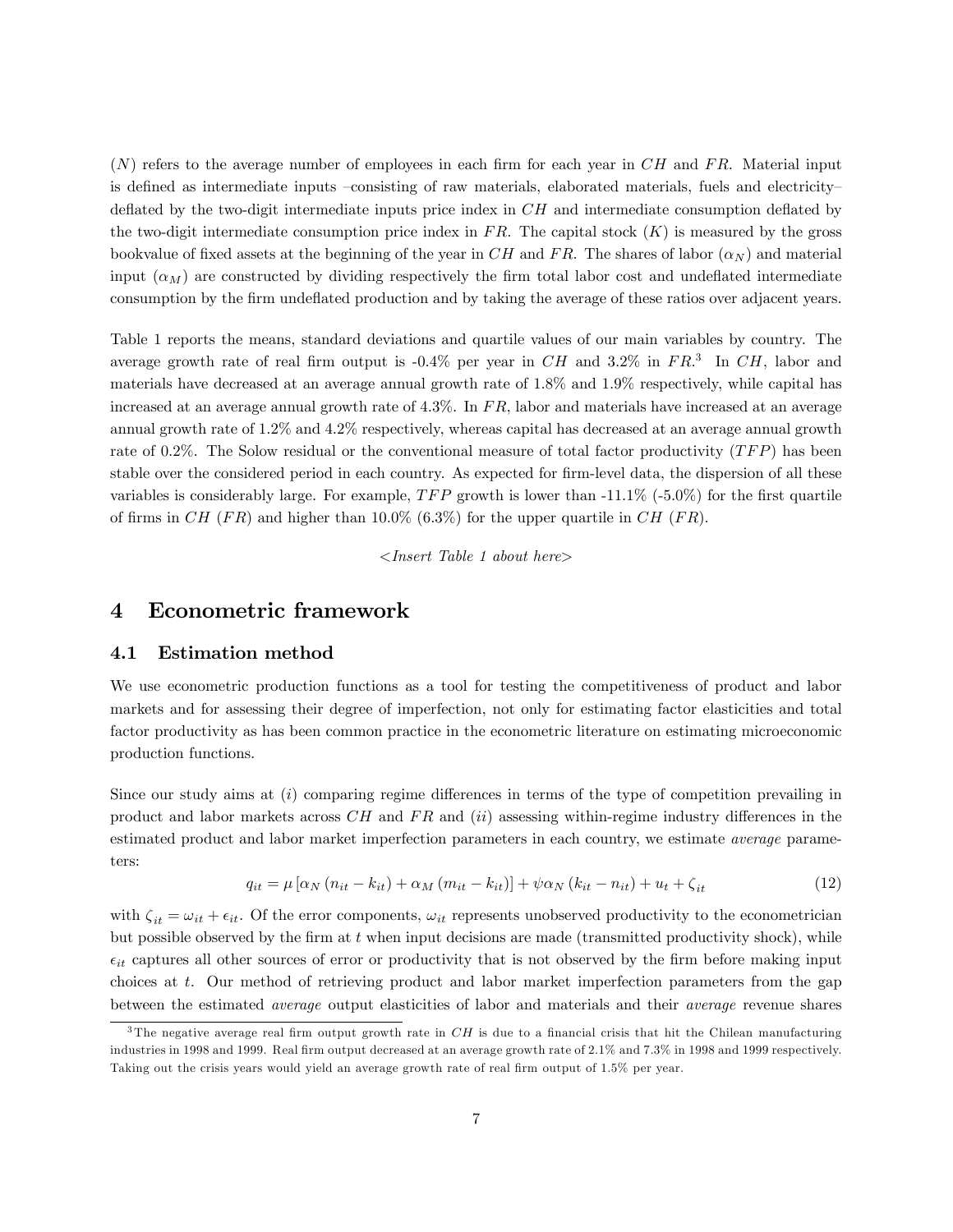allows to wash out firm-level differences in adjustment costs which are temporary in nature, i.e. related to the business cycle.

The recent literature on production function estimation is dominated by two econometric approaches that differ in handling endogeneity of inputs and unobserved productivity in models linear in parameters. Intuitively, both approaches differ in the way they put assumptions on the economic environment that allow econometricians to exploit lagged input decisions as instruments for current input choices. The parametric generalized method of moments  $(GMM)$  approach relies on instrumental variables  $(IV)$ . The semiparametric structural control function (CF) approach uses observed variables and economic theory to invert out productivity nonparametrically and hence to obtain an observable expression for productivity.<sup>4</sup> Since we are primarily interested in retrieving consistent production function coefficients based on two different micro datasets rather than an accurate measure of productivity, we judge the parametric GMM approach to be the most appropriate.

In particular, we rely on a general approach to estimating error components models designed for panels with few time periods and many individuals, covariates that are not strictly exogenous, unobserved heterogeneity, heteroskedasticity and autocorrelation within individuals, developed by Arellano and Bover (1995) and Blundell and Bond (1998) (SYS-GMM estimator). This approach extends the standard (first-differenced)  $GMM$  estimator of Arellano and Bond (1991) –which eliminates unobserved firm-specific effects by taking first differences– by relying on a richer set of orthogonal conditions.<sup>5</sup> The error components are an unobserved fixed effect  $(\eta_i)$ , a possibly autoregressive productivity shock  $(\omega_{it} = \rho \omega_{it-1} + \xi_{it} \text{ with } |\rho| < 1)$  and serially uncorrelated measurement errors  $(\epsilon_{it})$ , with  $\xi_{it}, \epsilon_{it} \sim i.i.d$ . Consistent with our static theoretical framework, we estimate the restricted version of the Blundell-Bond model and only consider idiosyncratic productivity shocks (imposing  $\rho = 0$ ). We apply the two-step GMM estimator which is asymptotically more efficient than the one-step GMM estimator and which is robust to whatever patterns of heteroskedasticity and crosscorrelation. We use a finite-sample correction to the two-step covariance matrix developed by Windmeijer (2005). The validity of GMM crucially hinges on the assumption that the instruments are exogenous. We report both the Sargan and Hansen test statistics for the joint validity of the overidentifying restrictions. We build sets of instruments following the Holtz-Eakin et al. (1988)-approach which avoids the standard two-stage least squares trade-off between instrument lag depth and sample depth by including separate instruments for each time period and substituting zeros for missing observations. However, the SYS-GMM estimator might generate moment conditions prolifically with the instrument count quadratic in the time dimension of the panel. To avoid instrument proliferation, we only use 2- and 3-year lags of the instrumented variables as instruments in the first-differenced equation and the 1-year lag of the first-differenced instrumented variables as instruments in the original equation. In addition to the Hansen test evaluating the entire set of overidentifying restrictions/instruments, we provide difference-in-Hansen statistics to test the validity of subsets of instruments.

<sup>4</sup>Eberhardt and Helmers (2010) survey the most popular parametric and semiparametric estimators dealing with the transmission bias for Cobb-Douglas production functions.

 $5$ The Arellano-Bover/Blundell-Bond estimator assumes that the first differences of the instrumental variables are uncorrelated with the fixed effects, which allows the introduction of more instruments which might improve efficiency dramatically.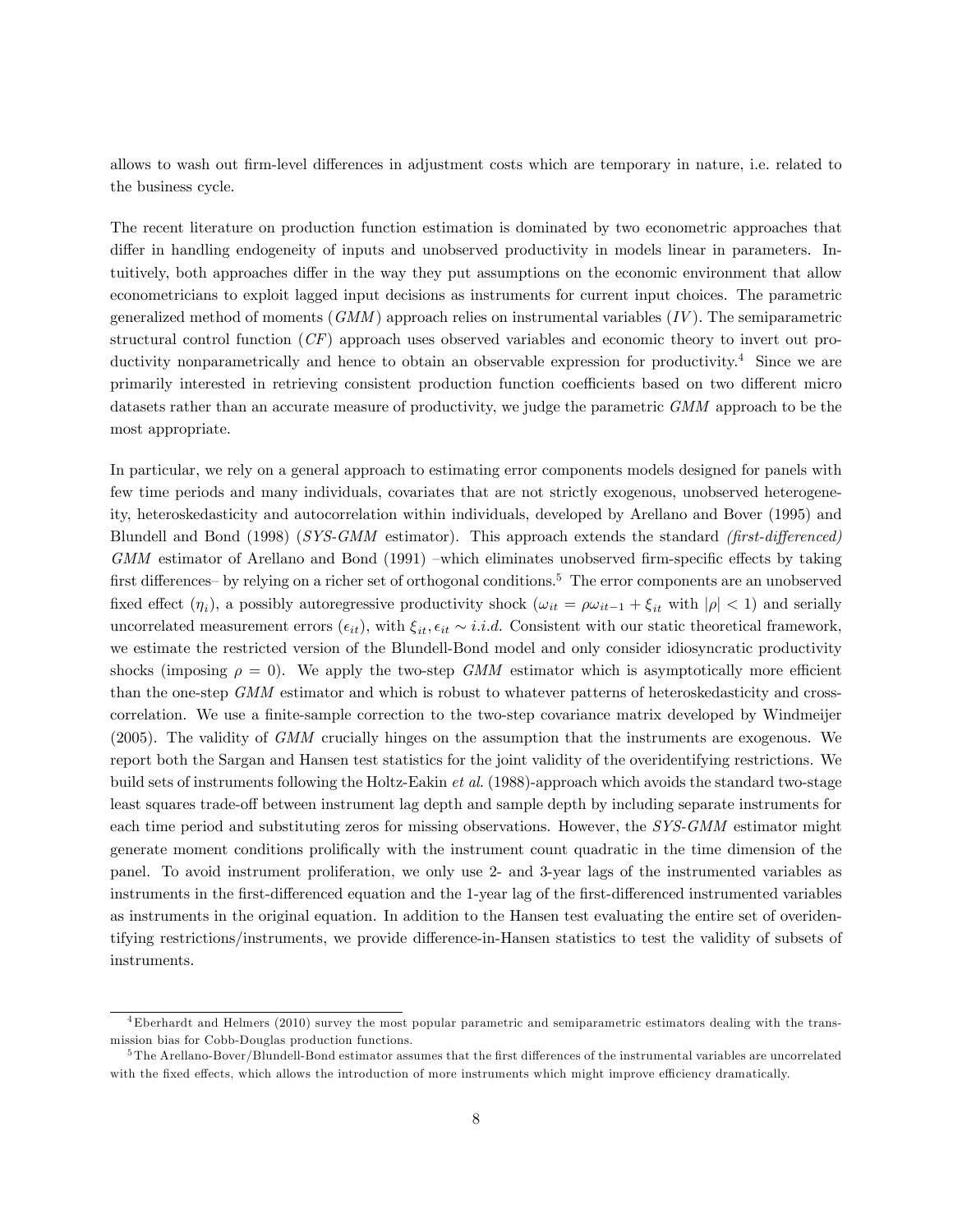Besides the simultaneity bias, other important biases that emerge when estimating microeconomic production functions are  $(i)$  the output price bias,  $(ii)$  the bias arising from the unobserved allocation of inputs across products within multi-product firms and *(iii)* the bias arising from unobserved input prices with the source of input price variation across firms being quality differentiation (referred to as the input price bias) (De Loecker *et al.*, 2012).<sup>6</sup> If firms face downward-sloping demands, a negative correlation might arise between firm-level price deviations (from an average price index) and input choices. As a result, the output price bias could produce downwardly biased output elasticity estimates. As shown by De Loecker and Goldberg (2014), controlling for output price variation but ignoring input price variation could lead to downwardly biased (or even negative) output elasticity estimates. As the output price bias and the input price bias tend to work in opposite directions, not controlling for either output price or input price variation produces less biased output elasticity estimates. Realizing that our data comprise a set of industries characterized by substantial product differentiation and acknowledging that differentiated products require differentiated inputs, we ideally need to control for both output price and input price variation. Having information on firm-level output prices but lacking information on firm-level input prices for  $CH$ , hence, estimating a quantity production function that ignores input price variation, our output elasticity estimates could be downwardly biased. Lacking information on firm-level output prices and input prices for  $FR$ , our output elasticity estimates suffer from both the output price bias and the input price bias, with the net bias likely to be small.

In addition to the biases discussed so far, the presence of adjustment costs in inputs could also be a source of bias in our estimates. In particular, assuming that labor and materials are variable input factors free of adjustment costs (i.e. decided at production time when the productivity component  $\omega_{it}$  is observed by the firm, but not by the econometrician) could generate an upward bias in the respective production function coefficients. However, by estimating *average* production function coefficients, we argue that this effect should be limited. Note that although our estimation method might wash out firm-level differences in adjustment costs which are temporary in nature, country- and industry-level differences in adjustment costs which are permanent/structural in nature might still remain.

#### 4.2 Classification procedure

In each country, we consider 20 comparable industries making up our estimation sample. This decomposition is detailed enough for our purpose and ensures that each industry contains a sufficient number of observations (minimum: 104 observations for Other food products in  $CH$  and 929 for Rubber products in  $FR$ ). Table A.2 in Appendix presents the industry repartition of the estimation sample and the number of firms and the number of observations by industry and country. For each industry  $j \in \{1, \ldots, 20\}$ , we estimate a standard Cobb-Douglas production function [Eq. (12)] using the SYS-GMM estimator.

The sign and statistical significance of the estimated industry-specific joint market imperfections parameter  $(\hat{\psi}_j)$  determines the regime characterizing the type of competition prevailing in the product and the labor market. A priori, 6 distinct regimes are possible:  $(1)$  perfect competition in the product market  $(PC)$  and

<sup>6</sup>Additional methodological issues that arise when estimating microeconomic production functions are selection bias/endogeneity of attrition and measurement error. To deal with these methodological issues, several estimators have been proposed (see Dobbelaere et al., 2015 for a discussion).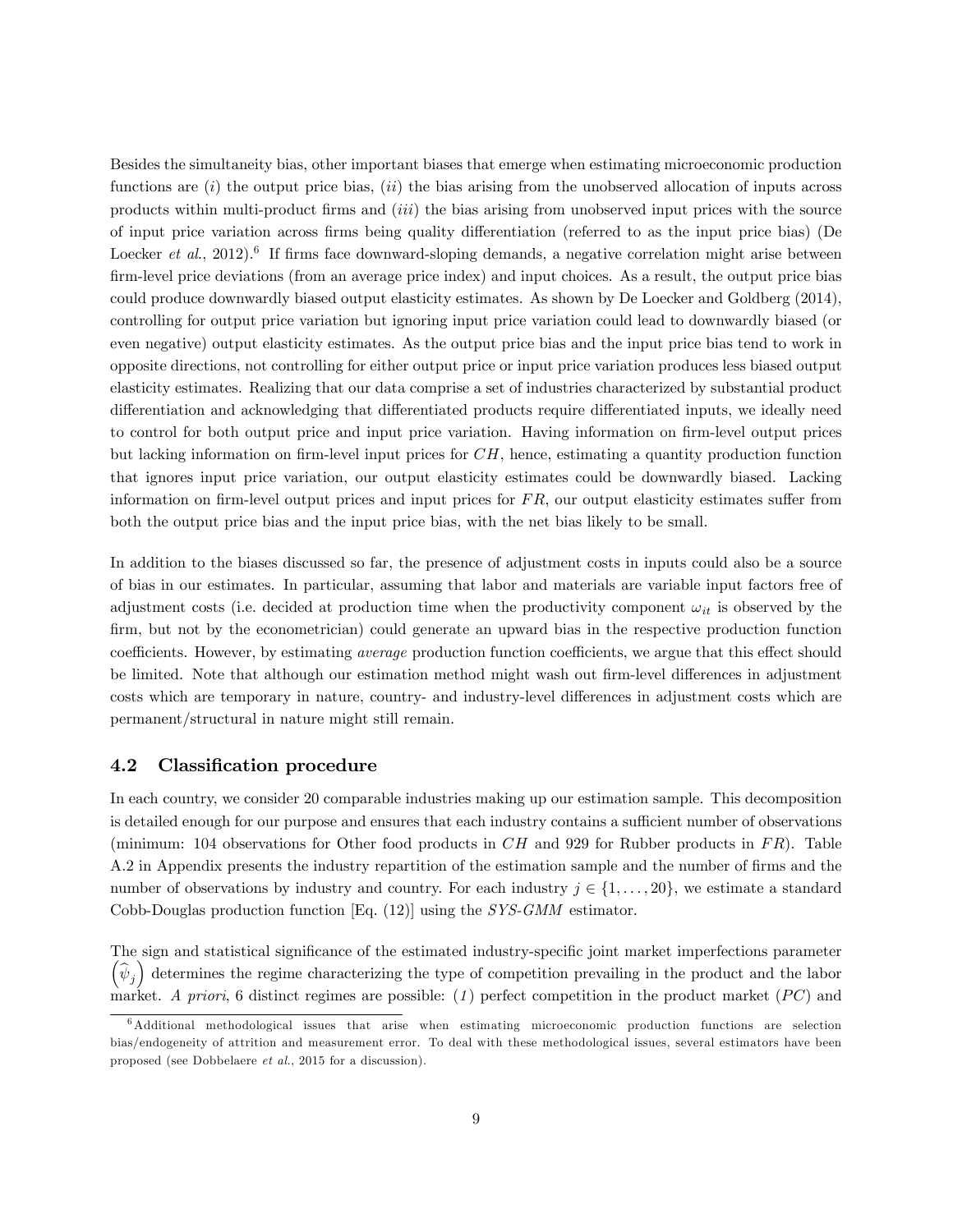perfect competition or right-to-manage bargaining in the labor market  $(PR)$ ,  $(2)$  imperfect competition in the product market  $(IC)$  and perfect competition or right-to-manage bargaining in the labor market  $(PR)$ , (3) perfect competition in the product market  $(PC)$  and efficient bargaining in the labor market  $(EB)$ ,  $(4)$ imperfect competition in the product market  $(IC)$  and efficient bargaining in the labor market  $(EB)$ ,  $(5)$ perfect competition in the product market  $(PC)$  and monopsony in the labor market  $(MO)$  and  $(6)$  imperfect competition in the product market  $(IC)$  and monopsony in the labor market  $(MO)$ . We denote the 6 possible regimes by  $R \in \mathcal{R} = \{PC-PR, IC-PR, PC-EB, IC-EB, PC-MO, IC-MO\}.$ 

We apply the classification procedure introduced in Dobbelaere and Mairesse (2013) to classify our manufacturing industries in  $R \in \mathbb{R}$ . This classification procedure consists of two stages. In the *first stage*, we perform an  $F$ -test (explicit joint test) of the joint hypothesis  $H_0$ :  $\sqrt{ }$  $\mu_j - 1 = \frac{\left(\varepsilon_M^Q\right)_j}{\left(\alpha_M\right)_j} - 1$  $\overline{\phantom{0}}$ =  $\sqrt{2}$  $\psi_j = \frac{\left(\varepsilon_M^Q\right)_j}{\left(\alpha_M\right)_j}$  –  $\frac{\left(\varepsilon_{N}^{Q}\right)_{j}}{\left(\alpha_{N}\right)_{j}}$  $\overline{\phantom{0}}$  $= 0,$ where the alternative is that at least one of the parameters (the industry-specific price-cost mark-up  $\mu_i$  minus 1, or the industry-specific joint market imperfections parameter  $\psi_j$  does not equal zero. In other words, if  $H_0$  is not rejected, that particular industry is characterized by the PC-PR-regime and if  $H_0$  is rejected, it is not. Having selected the industries typified by the  $PC-PR$ -regime, we classify in the second stage of the procedure the remaining industries in one of the five other regimes by conducting two separate t-tests. For example, if our null hypothesis is IC-EB, we perform the following implicit joint test (or induced test) (Savin, 1984):  $H_{10}$ :  $(\mu_j - 1) > 0$  and  $H_{20}$ :  $\psi_j > 0$ . The separate t-tests reject that the IC-EB-regime applies if either  $H_{10}$  or  $H_{20}$  is rejected. Since it is generally accepted that market imperfections are the norm, not the exception, we put a priori less weight on the  $PC$ - $PR$ -regime by using the 10% statistical significance level instead of the conventional 5% level. More specifically, when testing  $H_0: (\mu_j - 1) = \psi_j = 0$  in the first stage of the classification procedure, we reject  $H_0$  at the 10% level if the two-tailed p-value is less than 0.10. When testing  $H_{10}$ :  $(\mu_j - 1) = 0$  against  $H_{1a}$ :  $(\mu_j - 1) > 0$  in the second stage of the classification procedure, we reject  $H_{10}$  at the 10% level if  $(\mu_j - 1) > 0$ , i.e. corresponding to a two-tailed p-value less than 0.20. Likewise, for the test of  $\psi_j > 0$  or  $\psi_j < 0$ , we reject  $H_{20}$ :  $\psi_j = 0$  at the 10% level if the two-tailed p-value is less than 0.10.

#### 5 Differences in the nature and the degree of market imperfections

Recall that the purpose of our study is twofold. First, analyzing whether there exist differences in regimes characterizing the type of competition prevailing in product and labor markets between  $CH$  and  $FR$  and checking whether our methodology allows to capture country-level differences in terms of institutions and the industrial relations system. This analysis is performed by implementing our classification procedure whose results are discussed in Section 5.1. Second, examining within-regime industry differences by  $(i)$  checking whether the observed cross-country regime differences are driven by important cross-country differences in the composition of industries making up the regime and  $(ii)$  investigating cross-industry heterogeneity in the degree of product and labor market imperfections within regimes. These results are discussed in Section 5.2. As such, Section 5.1 and the first part of Section 5.2 focuses on a cross-country comparison whilst the remainder of Section 5.2 has a cross-industry focus.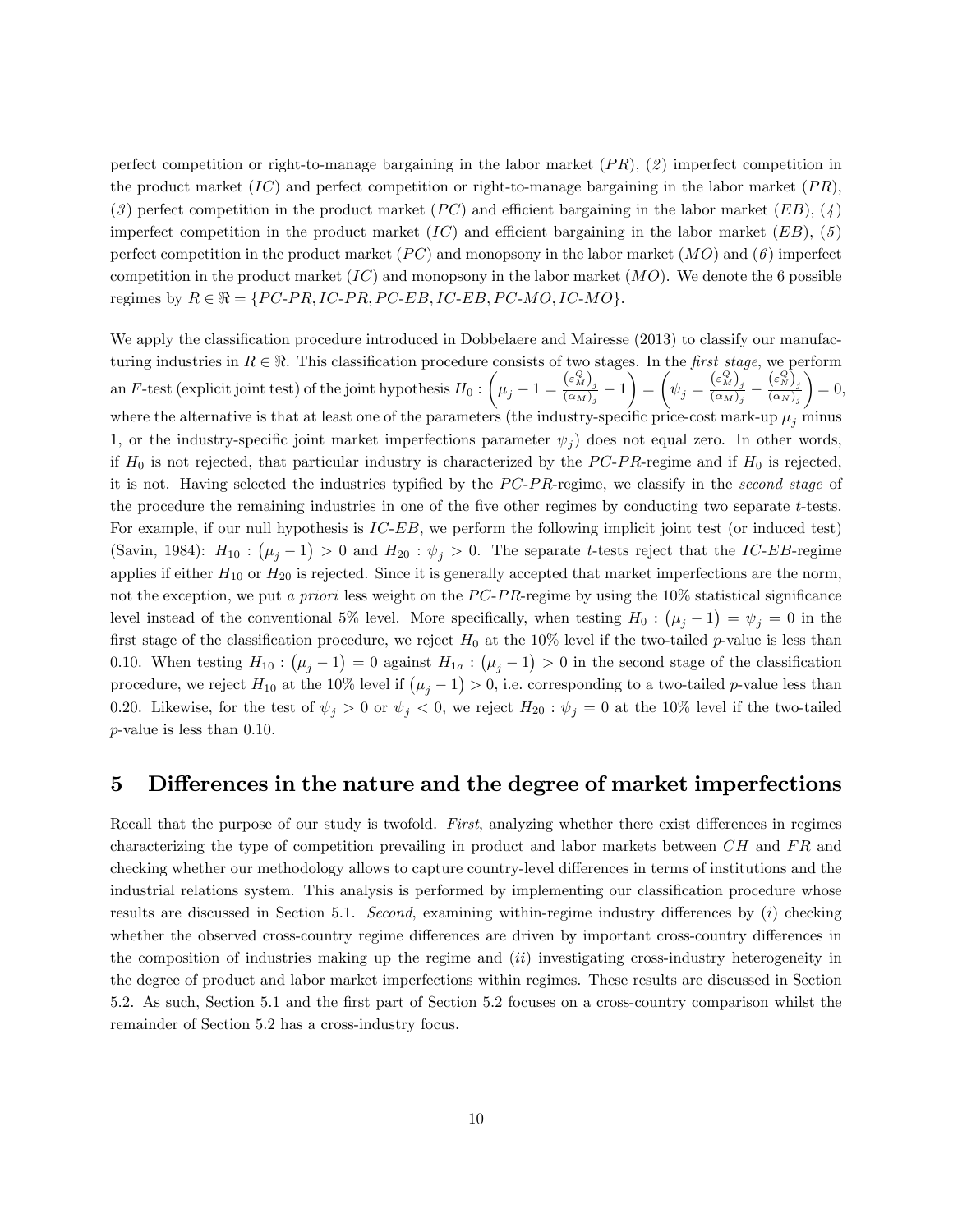#### 5.1 Prevalent regimes

Table 2 summarizes the resulting industry classification.<sup>7</sup> Columns 5 (CH) and 8 (FR) in Table A.2 in Appendix provide details on the specific industries belonging to each regime. Focusing on the product market side,  $60\%$  of the industries comprising 87% of the firms are typified by imperfect competition in CH whilst this holds for all industries in  $FR$ . On the labor market side, 80% of the industries comprising 47% of the Örms are characterized by perfect competition or right-to-manage bargaining and 20% of the industries comprising 53% of the firms by efficient bargaining in  $CH$ . In FR, 60% of the industries comprising 73% of the firms are typified by efficient bargaining and  $40\%$  of the industries comprising  $27\%$  of the firms by perfect competition or right-to-manage bargaining. Hence, none of the industries is characterized by monopsony.

Taken together, the prevalent regimes in Chile are  $IC-PR$ ,  $PC-PR$  and  $IC-EB$ :

- IC-PR-regime:  $40\%$  of the industries comprising 34% of the firms,
- PC-PR-regime:  $40\%$  of the industries comprising 12% of the firms and
- IC-EB-regime: 20% of the industries comprising 53% of the firms.

In France, the prevalent regimes are  $IC$ - $EB$  and  $IC$ - $PR$ :

- IC-EB-regime:  $60\%$  of the industries comprising 73% of the firms and
- IC-PR-regime:  $40\%$  of the industries comprising 27% of the firms.

<Insert Table 2 about here>

Summing up, our methodology allows to capture – to some extent– country-level institutional differences in terms of regulatory policy and the industrial relations system, which are structural in nature. We find that  $(i)$  imperfect competition in the product market is much more frequent in both countries than perfect competition and more so in FR than in  $CH$  and *(ii)* the most prevalent labor market setting is perfect competition or right-to-manage bargaining in  $CH$  and efficient bargaining in  $FR$ . As such, the dominant regime is one of imperfect competition in the product market and perfect competition or right-to-manage bargaining in the labor market in  $CH$  and one of imperfect competition in the product market and efficient bargaining in the labor market in  $FR$ <sup>8</sup>

<sup>&</sup>lt;sup>7</sup>Note that our procedure classifies *industries* in different regimes, implying that our interpretation of e.g. IC-EB-industries is that the representative Örm is characterized by the same regime as the industry to which it belongs. Although we might expect that a majority of firms within an industry belongs to the same regime as that particular industry, regime differences across firms within a given industry are important, as we see for France in our previous work (Dobbelaere and Mairesse, 2013).

 $8$ To investigate whether differences in the industry classification between CH and FR are driven by differences in the choice of output price deflator, we compared the industry classification for  $CH$  using the firm-level price index to deflate nominal sales with the one using the same deflator as  $FR$ , i.e. the 2-digit industry price index. These results  $\sim$ which are not reported but available upon request-reveal minor differences in terms of industry classification. In particular, when using the 2-digit industry price index, we observe  $(i)$  a slight decrease in the proportion of industries characterized by  $PC$  in the product market (from  $40\%$  to  $35\%$ ), (ii) a relatively small decrease in the proportion of industries characterized by PR in the labor market (from  $80\%$ to 70%), which translates into (iii) a relatively small increase in the proportion of industries characterized by  $EB$  (from 20% to  $30\%$ ). From this sensitivity check, we conclude that the important regime differences between CH and FR are confirmed when using the 2-digit industry price index for  $CH$ : the most prevalent labor market setting is  $PR$  in  $CH$  while it is  $EB$  in  $FR$ . As such, IC-PR is the dominant regime in  $CH$  while IC-EB is the dominant regime in FR.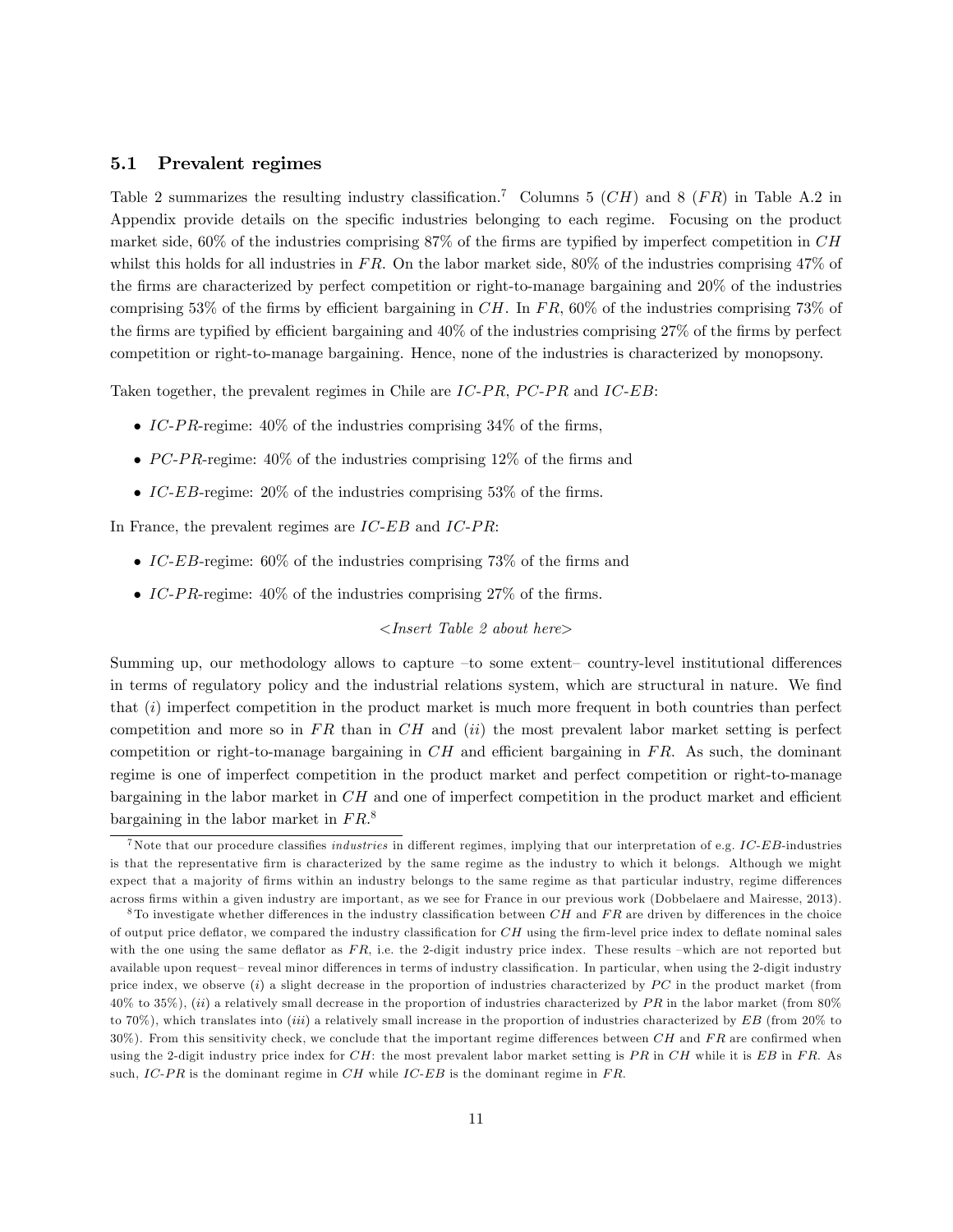#### 5.2 Within-regime industry differences

Are the cross-country regime differences that we confirmed in the previous section driven by cross-country differences in the composition of industries making up the regimes? To answer that question, we compare the relevant regime of each industry  $j \in \{1, \ldots, 20\}$  across both countries (see columns 5 and 8 in Table A.2 in Appendix). Confirming within-regime industry heterogeneity across both countries, we observe that 65%  $(13 \text{ out of } 20)$  of the manufacturing industries are characterized by a different regime. The four common IC-PR-industries are Textile, Leather goods and footwear, Rubber products, and Mineral products. The three common IC-EB-industries are Clothing and skin goods, Furniture, and Metal products and processing.

So far, we have concentrated on the *identification of the type* of competition prevailing in product and labor markets. As the degree of market failures is likely to vary across countries and across industries, we now focus on the quantification of market power in product and labor markets. This enables us to evaluate to which degree actual product and labor markets deviate from their perfectly competitive or economically efficient counterparts. From Section 2, it is clear that once the regime is determined, the product and labor market imperfections parameters are derived from the estimated joint market imperfections parameter  $\psi_j$ . Table 3 presents the industry mean and the industry quartile values of the SYS-GMM results within the prevalent regimes in each country. The left part of Table 3 reports the estimated joint market imperfections parameter and the right part the relevant product and labor market imperfection parameters, i.e. the price-cost markup within  $PC-PR$  and  $IC-PR$ , and the price-cost mark-up and the extent of rent sharing within  $IC-EB$ . The standard errors  $(\sigma)$  of  $\hat{\mu}_j$ ,  $\hat{\gamma}_j$  and  $\hat{\phi}_j$  are computed using the Delta method (Wooldridge, 2002).<sup>9</sup> All industry-specific estimates are presented in Table A.3 in Appendix. In addition to the parameters reported in Table 3, Table A.3 also reports the computed factor shares and the output elasticity estimates. In Table A.3, industries within the PC-PR- and IC-PR-regimes are ranked according to  $\hat{\mu}_j$  and industries within the IC-EB-regime according to  $\phi_j$ .

Let us focus the discussion on the primary parameters within each regime in  $CH$  and  $FR$  respectively. The prevalent regimes in CH are IC-PR (40% of industries/34% of firms),  $PC-PR$  (40% of industries/12% of firms) and IC-EB (20% of industries/53% of firms).

- Within regime  $R = IC$ - $PR$  in  $CH$ ,  $\hat{\mu}_j$  is lower than 1.199 for industries in the first quartile and higher than 1.592 for industries in the upper quartile. The median value of  $\hat{\mu}_j$  is estimated at 1.397.
- Within regime  $R = PC-PR$  in  $CH$ ,  $\hat{\mu}_j$  is lower than 1.007 for industries in the first quartile and higher than 1.329 for industries in the third quartile. The median value of  $\hat{\mu}_j$  is estimated at 1.198.
- Within  $R = IC$ -EB in CH,  $\psi_j$  is lower than 0.800 for industries in the first quartile and higher than 1.115 for industries in the third quartile. The corresponding  $\hat{\mu}_j$  is lower than 1.403 for the first quartile

$$
{}^{9}
$$
 Dropping subscript *j*,  $\hat{\mu}$ ,  $\hat{\gamma}$  and  $\hat{\phi}$  are derived as follows:  $\hat{\mu} = \frac{\hat{\epsilon}_{M}^{Q}}{\alpha_{M}}, \hat{\gamma} = \frac{\hat{\epsilon}_{N}^{Q} - (\hat{\epsilon}_{M}^{Q} \frac{\alpha_{N}}{\alpha_{M}})}{\frac{\hat{\epsilon}_{M}^{Q}}{\alpha_{M}} (\alpha_{N} + \alpha_{M} - 1)}$  and  $\hat{\phi} = \frac{\hat{\gamma}}{1 + \hat{\gamma}}$ . Their respective standard errors are computed as:  $(\sigma_{\hat{\mu}})^{2} = \frac{1}{(\alpha_{M})^{2}} \left(\frac{\sigma_{\hat{\epsilon}_{M}}^{Q}}{\alpha_{M}}\right)^{2}, (\sigma_{\hat{\gamma}})^{2} = \left(\frac{\alpha_{M}}{\alpha_{M} + \alpha_{M} - 1}\right)^{2} \frac{\left(\hat{\epsilon}_{M}^{Q}\right)^{2} \left(\sigma_{\hat{\epsilon}_{N}^{Q}}\right)^{2} - 2\hat{\epsilon}_{N}^{Q} \hat{\epsilon}_{M}^{Q}\left(\sigma_{\hat{\epsilon}_{N}^{Q}}\right) + \left(\hat{\epsilon}_{N}^{Q}\right)^{2} \left(\sigma_{\hat{\epsilon}_{N}^{Q}}\right)^{2}}{\left(\hat{\epsilon}_{M}^{Q}\right)^{4}}$  and  $\left(\sigma_{\hat{\phi}}\right)^{2} = \frac{(\sigma_{\hat{\gamma}})^{2}}{(1 + \hat{\gamma})^{4}}$ .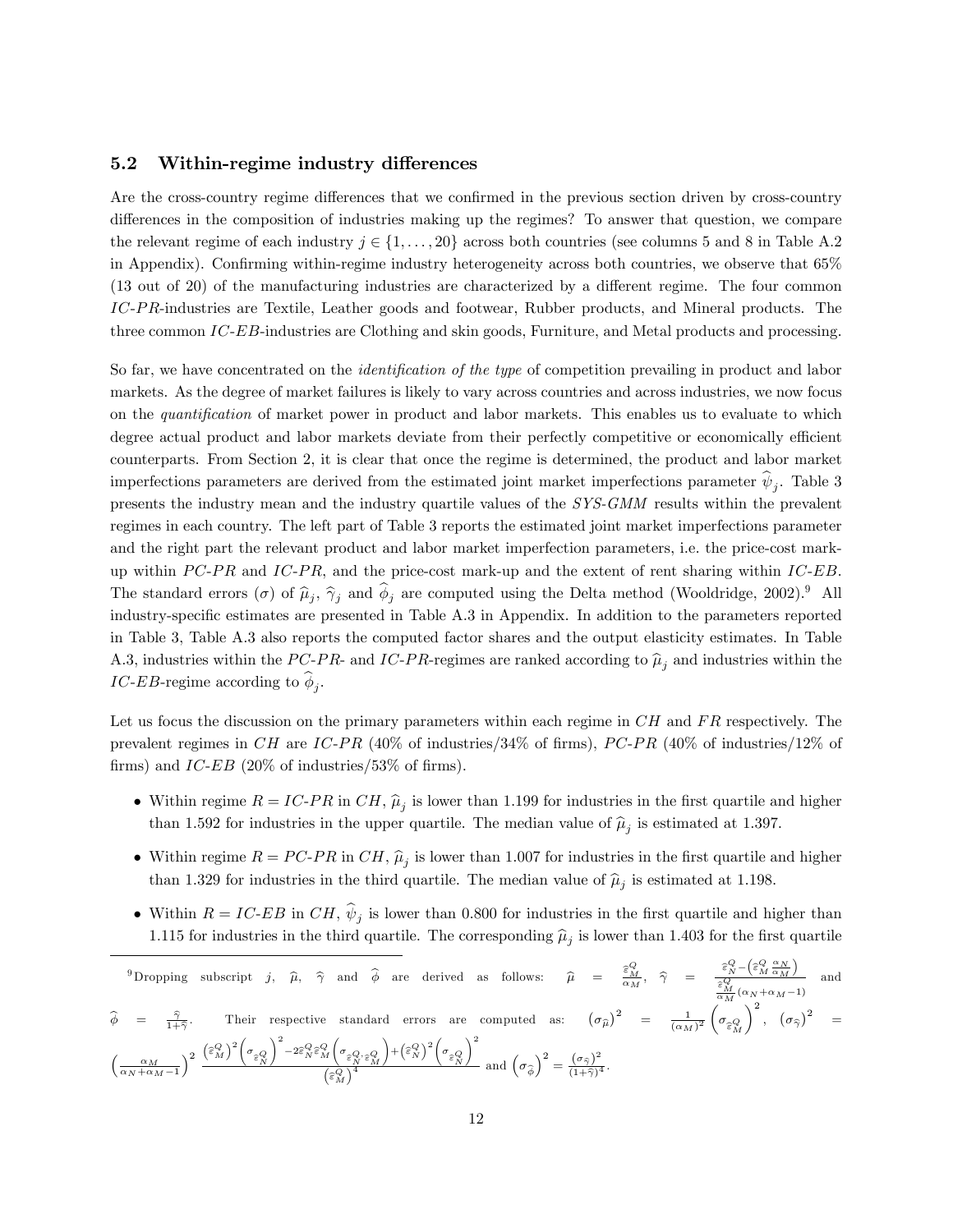of industries and higher than 1.633 for the top quartile. The corresponding  $\phi_j$  is estimated to be lower than 0.237 for industries in the first quartile and higher than 0.306 for industries in the upper quartile. The median values of  $\psi_j$ ,  $\hat{\mu}_j$  and  $\phi_j$  are estimated at 0.904, 1.543 and 0.287 respectively.

The prevalent regimes in FR are IC-EB (60% of industries/73% of firms) and IC-PR (40% of industries/27%) of firms).

- Within  $R = IC$ -EB in FR,  $\psi_j$  is lower than 0.473 for industries in the first quartile and higher than 0.712 for industries in the third quartile. The corresponding  $\hat{\mu}_j$  is lower than 1.344 for the first quartile of industries and higher than 1.471 for the top quartile. The corresponding  $\phi_j$  is estimated to be lower than 0.383 for industries in the first quartile and higher than 0.489 for industries in the upper quartile. The median values of  $\psi_j$ ,  $\hat{\mu}_j$  and  $\phi_j$  are estimated at 0.651, 1.378 and 0.431 respectively.
- Within regime  $R = IC$ - $PR$  in  $FR$ ,  $\hat{\mu}_j$  is lower than 1.244 for industries in the first quartile and higher than 1.427 for industries in the upper quartile. The median value of  $\hat{\mu}_j$  is estimated at 1.306.

#### <Insert Table 3 about here>

Given that we have provided evidence of compositional variation in regimes across countries, we expect a priori to observe differences in the degree of market imperfection parameters across countries within a particular regime. Confirming this expectation for the  $IC-EB$ -regime, the median price-cost mark-up is estimated to be significantly higher in  $CH$  (1.543 compared to 1.378 in  $FR$ ) whilst the median absolute extent of rent sharing is estimated to be significantly higher in  $FR$  (0.431 compared to 0.287 in  $CH$ ). However, we do not detect a statistically significant cross-country difference in the median product imperfection parameter within the  $IC-PR$ -regime.

Existing empirical studies  $-$ relying on either the same or a simplified version of our theoretical modelhave found that product and labor market imperfections are likely to go hand in hand by documenting a positive correlation between the estimated price-cost mark-up and the estimated extent of rent sharing in the cross-section dimension (see Dobbelaere, 2004; Boulhol *et al.*, 2011 and Dobbelaere and Mairesse, 2013). Corroborative evidence is provided by several OECD studies indicating that (i) there is a positive correlation between product market regulation and industry wage mark-ups (OECD, 2001) and (ii) product and labor market deregulations are correlated across countries (e.g. Brandt et al., 2005). Supporting evidence is also given by Ebell and Haefke (2006) who argue that the strong decline in coverage and unionization in the UK and the US might have been a direct consequence of product market reforms of the early 1980s and by Boulhol (2009) who develops a theoretical model formalizing the idea that trade and capital market liberalization put pressure on labor market institutions leading to deregulation. Do we observe any relationship between product and labor imperfections in the two countries under consideration? To get a first insight, Table A.4 in Appendix reports correlations between product and labor market imperfection parameters for all industries and for the IC-EB-regime in each of the two countries. Two types of correlations between  $\hat{\mu}_i$  and  $\hat{\gamma}_i / \hat{\mu}_i$  and  $\beta_j$  are reported: Spearman's rank correlation coefficients and biweight midcorrelation coefficients. The latter, which is based on Wilcox (2005), gives a correlation that is less sensitive to outliers and therefore more robust. Considering all industries, we observe a significant and strong correlation (of more than 0.6) between either  $\hat{\mu}_j$  and  $\hat{\gamma}_j$  or  $\hat{\mu}_j$  and  $\beta_j$  in both  $CH$  and FR. This holds for both types of correlation coefficients. Within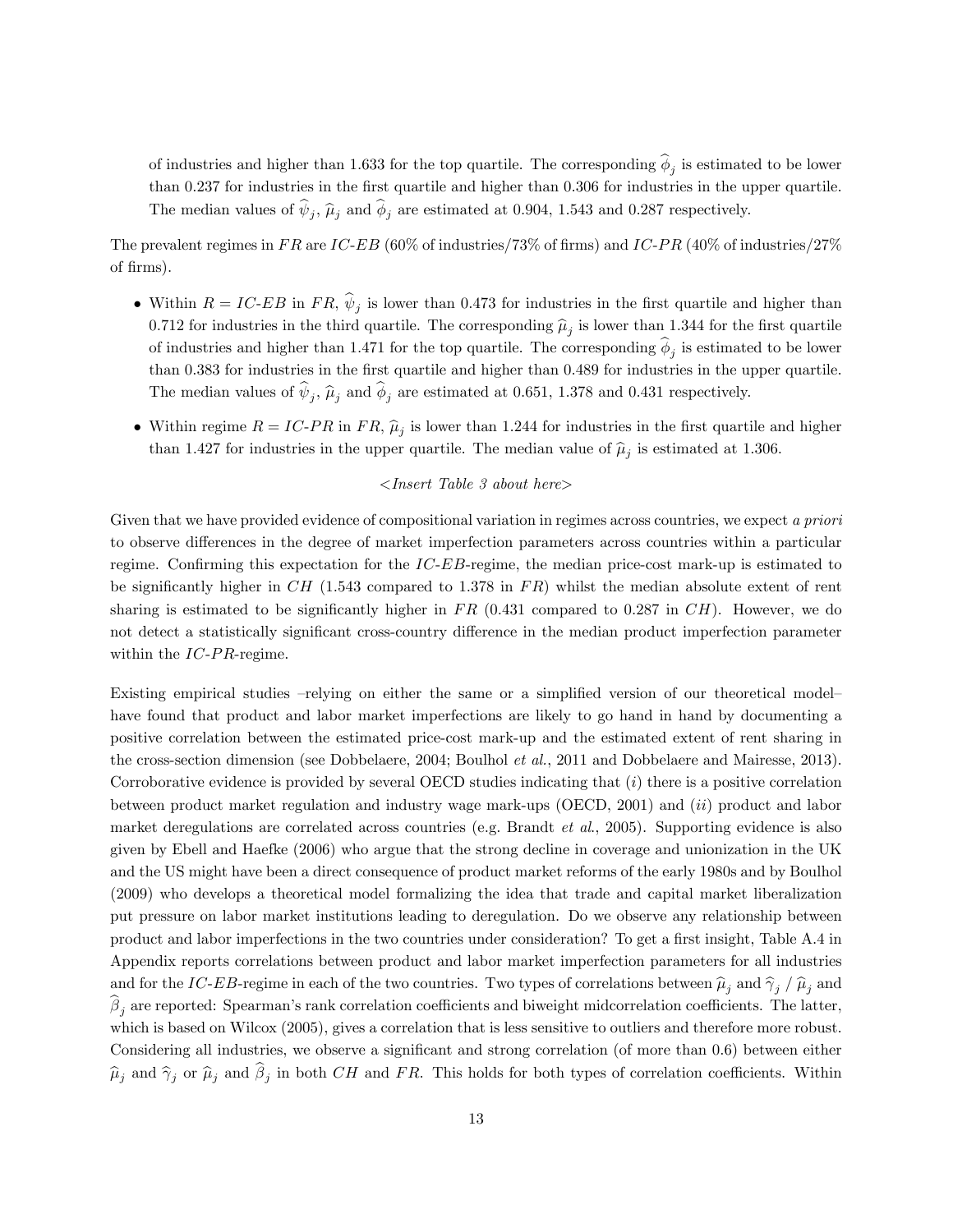the IC-EB-regime, we find a significant robust correlation of 0.48 (0.77) between  $\hat{\mu}_j$  and  $\hat{\gamma}_j$  in CH (FR). A visual representation is given in Graphs 1-2. Each graph corresponds to one country. The first two panels in each graph focus on all industries, whereas the last panel in each graph focuses on the IC-EB-regime. The dashed lines denote the median values of the product and labor market imperfection parameters.

 $\langle$ Insert Graphs 1-2 about here $\rangle$ 

### 6 Conclusion

This paper starts from the belief that product and labor markets are intrinsically characterized by imperfections and by the fact that variable input factors' estimated marginal products are not equal to their measured payments. There are a number of reasons why the latter discrepancy could exist. Paramount among these are economic factors like imperfections in product and/or factor markets, variable factor utilization, factor adjustment costs and measurement issues. Focusing on the former, this paper investigates how different manufacturing industries in Chile and France are in their factor shares, in their marginal products and in their imperfections in the product and labor markets in which they operate. Allowing for three labor market settings (perfect competition or right-to-manage bargaining, efficient bargaining and monopsony), we rely on two extensions of Hall's econometric framework for estimating price-cost margins. Using an unbalanced panel of 1,737 Örms over the period 1996-2003 in Chile and 14,270 Örms over the period 1994-2001 in France, we first determine the prevalent product market and labor market settings, and hence the prevalent regime, in 20 comparable manufacturing industries. We then investigate industry differences in the estimated product and labor market imperfection parameters within the prevalent regimes in each country.

Institutions, social norms and the nature of industrial relations vary greatly between Latin American countries and Western European countries. In Chile, practices continue to favor employers as evidenced by the easiness with which employers can hire or dismiss employees and by employers' decision-making power during the process of collective bargaining, and unionization remains contested. In contrast, industrial relations in France are characterized by a broadly regulated system of wage bargaining typified by the dominance of industrylevel wage bargaining and the widespread use of extension procedures for industry-level wage agreements. These differences in the industrial relations system in the two countries are reflected in our results. Indeed, our analysis provides evidence of important regime differences at the detailed industry level across Chile and France. The dominant regime in Chile is one of imperfect competition in the product market and perfect competition or right-to-manage bargaining in the labor market  $(IC-PR)$ . The median price-cost mark-up in the  $IC-PR$ -industries is about 1.40. In France, the dominant regime is imperfect competition in the product market and efficient bargaining in the labor market  $(IC-EB)$ . The median price-cost mark-up and absolute extent of rent-sharing parameters in the  $IC-EB$ -industries are about 1.38 and 0.43 respectively. Our study also reveals cross-country differences in the levels of product and labor market imperfections within regimes. Within the IC-EB-regime, product market imperfections are estimated to be the highest in Chile while labor market imperfections are estimated to the highest in France.

The main message of our results is that despite the implementation of regulatory policies aimed at increasing competition in Chile and France, actual product and labor markets still deviate considerably from their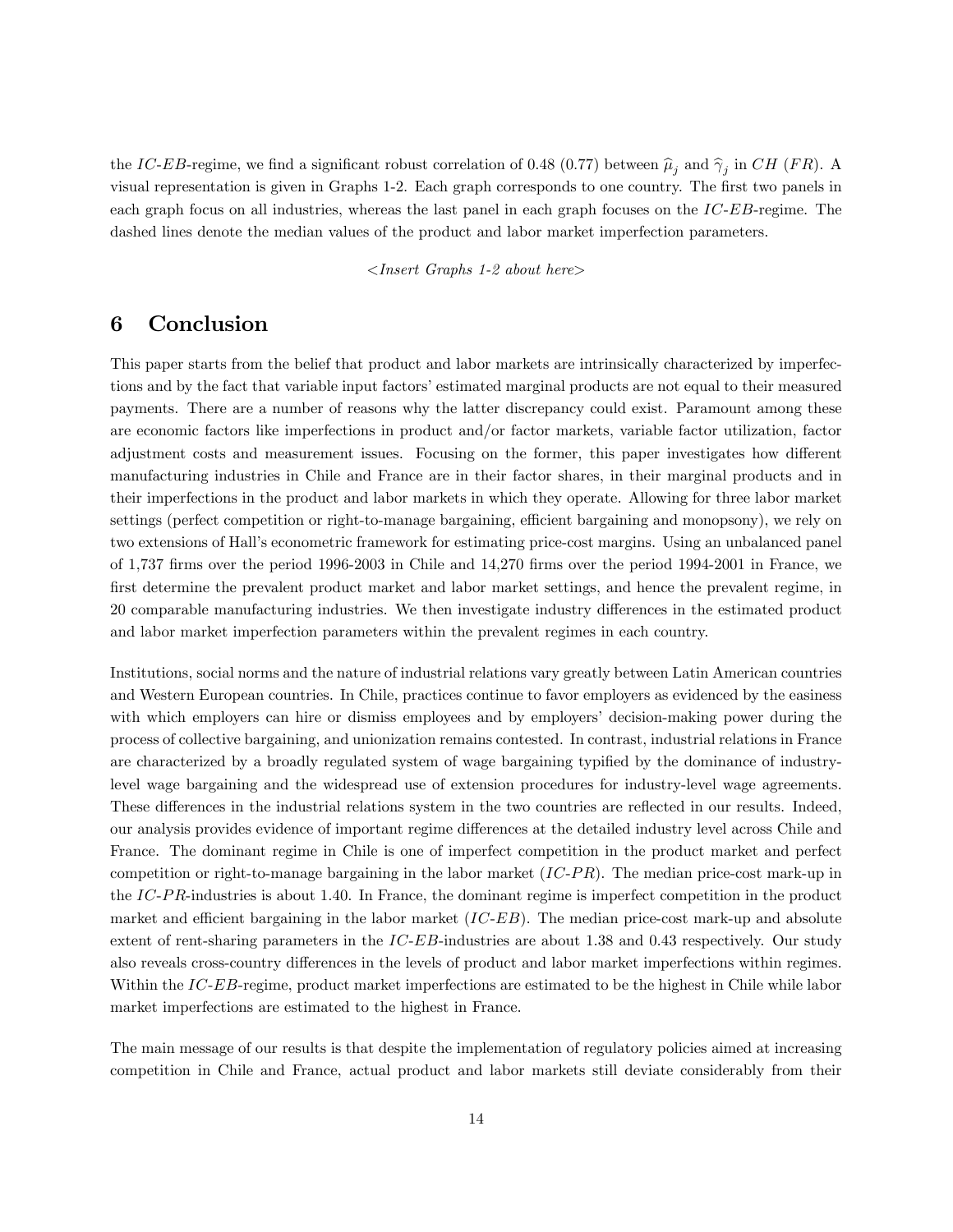economically efficient counterparts. Given that the recent misallocation literature has now well established the important role of misallocation of resources across productive units in explaining aggregate outcomes, this Önding together with our evidence of cross-country cross-industry heterogeneity in terms of allocative efficiency might explain to some extent the sizeable variation in total factor productivity across our two countries and selected industries.

### References

- [1] Arellano M, Bond S. 1991. Some tests of speciÖcation for panel data: Monte Carlo evidence and an application to employment equation. Review of Economic Studies  $58(2)$ : 277-297.
- [2] Arellano M, Bover O. 1995. Another look at the instrumental variable estimation of error-components models. Journal of Econometric 68(1): 29-51.
- [3] Benavente JM, Dobbelaere S, Mairesse J. 2009. Interaction between product market and labour market power: Evidence from France, Belgium and Chile. Applied Economics Letters 16(6): 573-577.
- [4] Blundell RW, Bond SR. 1998. Initial conditions and moment restrictions in dynamic panel data models. Journal of Econometrics  $87(1)$ : 115-143.
- [5] Booth A. 2014. Wage determination and imperfect competition. Labour Economics 30: 53-58.
- [6] Boulhol H. 2009. Do capital market and trade liberalization trigger labor market deregulation? Journal of International Economics 77(2): 223-233.
- [7] Boulhol H, Dobbelaere S, Maioli S. 2011. Imports as product and labour market discipline. British Journal of Industrial Relations 49(2): 331-361.
- [8] Brandt N, Burniaux J.M, Duval R. 2005. Assessing the OECD jobs strategy: Past development and reforms. OECD WP 429. Organisation for Economic Cooperation and Development.
- [9] De Loecker J, Goldberg PK, Khandelwal AK, Pavcnik N. 2012. Prices, markups and trade reform. NBER Working Paper 17925. National Bureau of Economic Research.
- [10] De Loecker J, Goldberg PK. 2014. Firm performance in a global market. Annual Review of Economics  $6(1): 201-227.$
- [11] De Loecker J, Warzynski F. 2012. Markups and Örm-level export status. American Economic Review 102(6): 2437-2471.
- [12] Dobbelaere S. 2004. Estimation of price-cost margins and union bargaining power for Belgian manufacturing. International Journal of Industrial Organization  $22(10)$ : 1381-1398.
- [13] Dobbelaere S, Kiyota K, Mairesse J. 2015. Product and labor market imperfections and scale economies: Micro-evidence on France, Japan and the Netherlands. Journal of Comparative Economics 43(2): 290-322.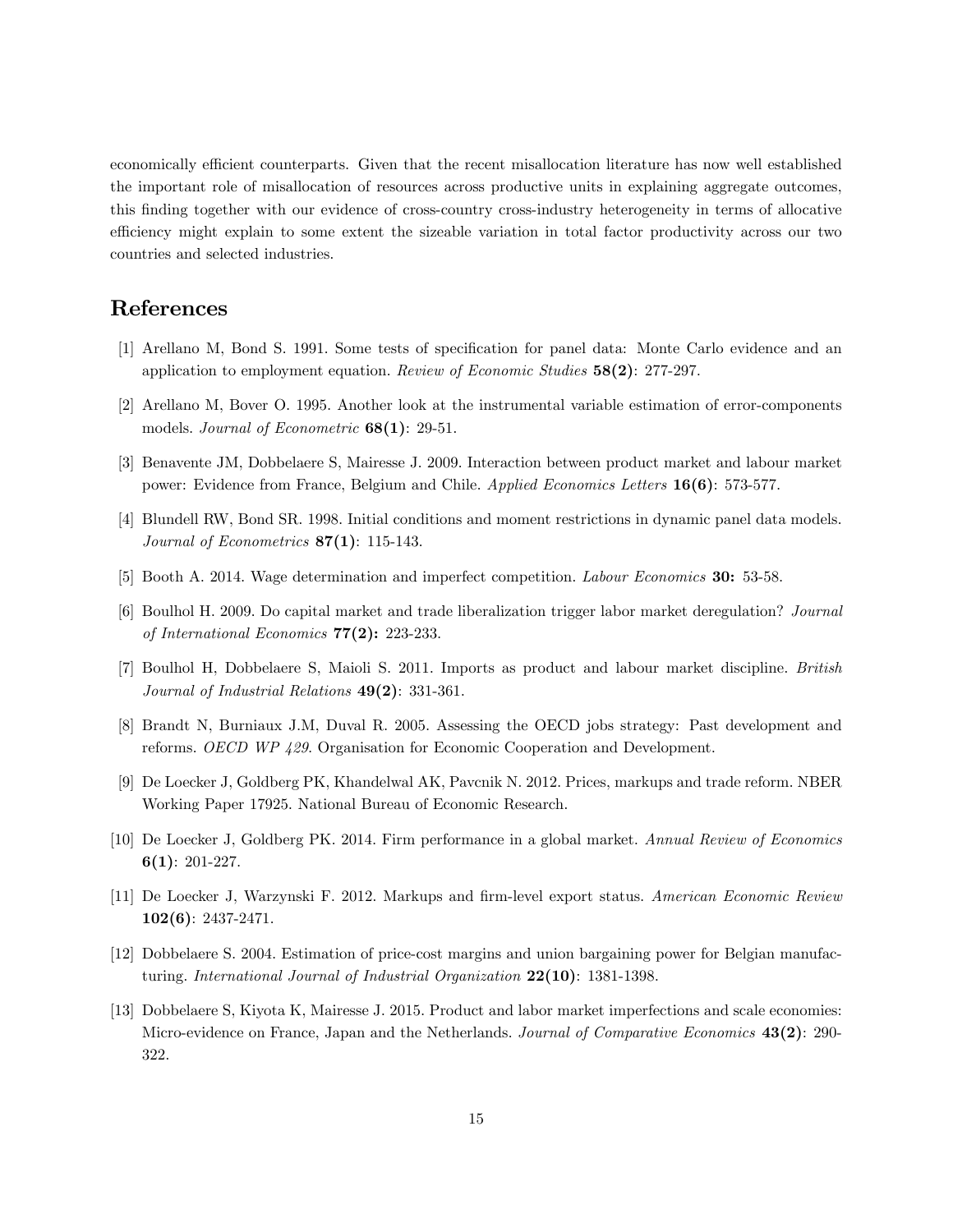- [14] Dobbelaere S, Mairesse J. 2013. Panel data estimates of the production function and product and labor market imperfections. Journal of Applied Econometrics  $28(1)$ : 1-46.
- [15] Durán-Palma F, Wilkinson A, Korczynski M. 2005. Labour reform in a neo-liberal 'protected' democracy: Chile 1990-2001. International Journal of Human Resource Management  $16(1)$ : 65-88.
- [16] Ebell M, Haefke C. 2006. Product market regulation and endogenous union formation. IZA DP 2222. Institute for the Study of Labor.
- [17] Eberhardt M, Helmer C. 2010. Untested assumptions and data slicing: A critical review of firm-level production function estimators. Department of Economics DP 513. University of Oxford.
- [18] Hall RE. 1988. The relationship between price and marginal cost in US industry. Journal of Political Economy 96(5): 921-947.
- [19] Holtz-Eakin D, Newey W, Rosen HS. 1988. Estimating Vector Autoregressions with panel data. Econometrica  $56(6)$ : 1371-1395.
- [20] Manning A. 2003. Monopsony in motion: Imperfect competition in labor markets. Princeton University Press: Princeton.
- [21] McDonald IM, Solow RM. 1981. Wage bargaining and employment. American Economic Review 71(5): 896-908.
- [22] Nickell SJ, Andrews M. 1983. Unions, real wages and employment in Britain 1951-79. Oxford Economic Papers 35(supplement): 183-205.
- [23] OECD. 2001. The cross-market effects of product and labour market policies. OECD Economic Outlook 70. Organisation for Economic Cooperation and Development.
- [24] OECD. 2005. OECD guiding principles for regulatory quality and performance. Paris.
- [25] OECD. 2010. Competition law and policy in Chile: Accession Review. OECD country studies. Paris.
- [26] Petrin A, Sivadasan J. 2013. Estimating lost output from allocative efficiency, with an application to Chile and firing costs. Review of Economics and Statistics  $95(1)$ : 286-301.
- [27] Rodríguez JK. 2010. Employment relations in Chile: Evidence of HRM practices. Relations industrielles/Industrial Relations 65(3): 424-446.
- [28] Ronconi L. 2012. Globalization, domestic institutions, and enforcement of labor law: Evidence from Latin America. *Industrial Relations: A Journal of Economy and Society*  $51(1)$ : 89-105.
- [29] Savin NE. 1984. Multiple hypothesis testing. In Handbook of Econometrics, vol. 2, Griliches Z, Intrilligator MD. (eds). North-Holland: Amsterdam.
- [30] Syverson C. 2011. What determines productivity? Journal of Economic Literature 49(2): 326-365.
- [31] Venn D. 2009. Legislation, collective bargaining and enforcement: Updating the OECD employment protection indicators. OECD Social, Employment and Migration WP 89, Paris.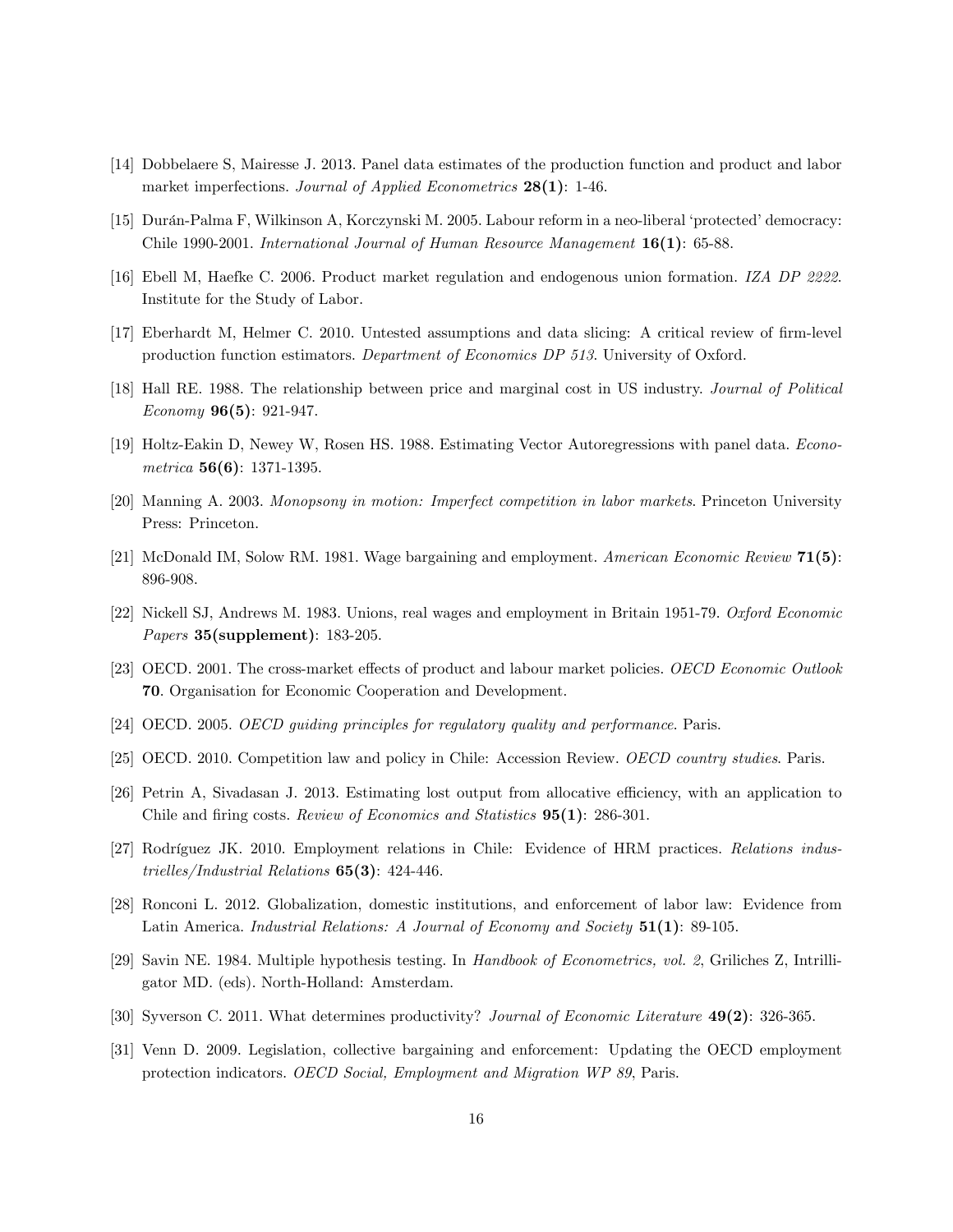- [32] Wilcox RR. 2005. Introduction to robust estimation and hypothesis testing (Statistical Modeling and Decision Science). Academic Press: San Diego, CA.
- [33] Windmeijer F. 2005. A finite sample correction for the variance of linear efficient two-step GMM estimators. Journal of Econometrics 126(1): 25-51.
- [34] Wölft A, Wanner I, Röhn O, Nicoletti G. 2010. Product market regulation: Extending the analysis beyond OECD countries. OECD Economics Department WP 799, Paris.
- [35] Wooldridge J. 2002. Econometric analysis of cross sections and panel data. MIT Press: Cambridge, MA.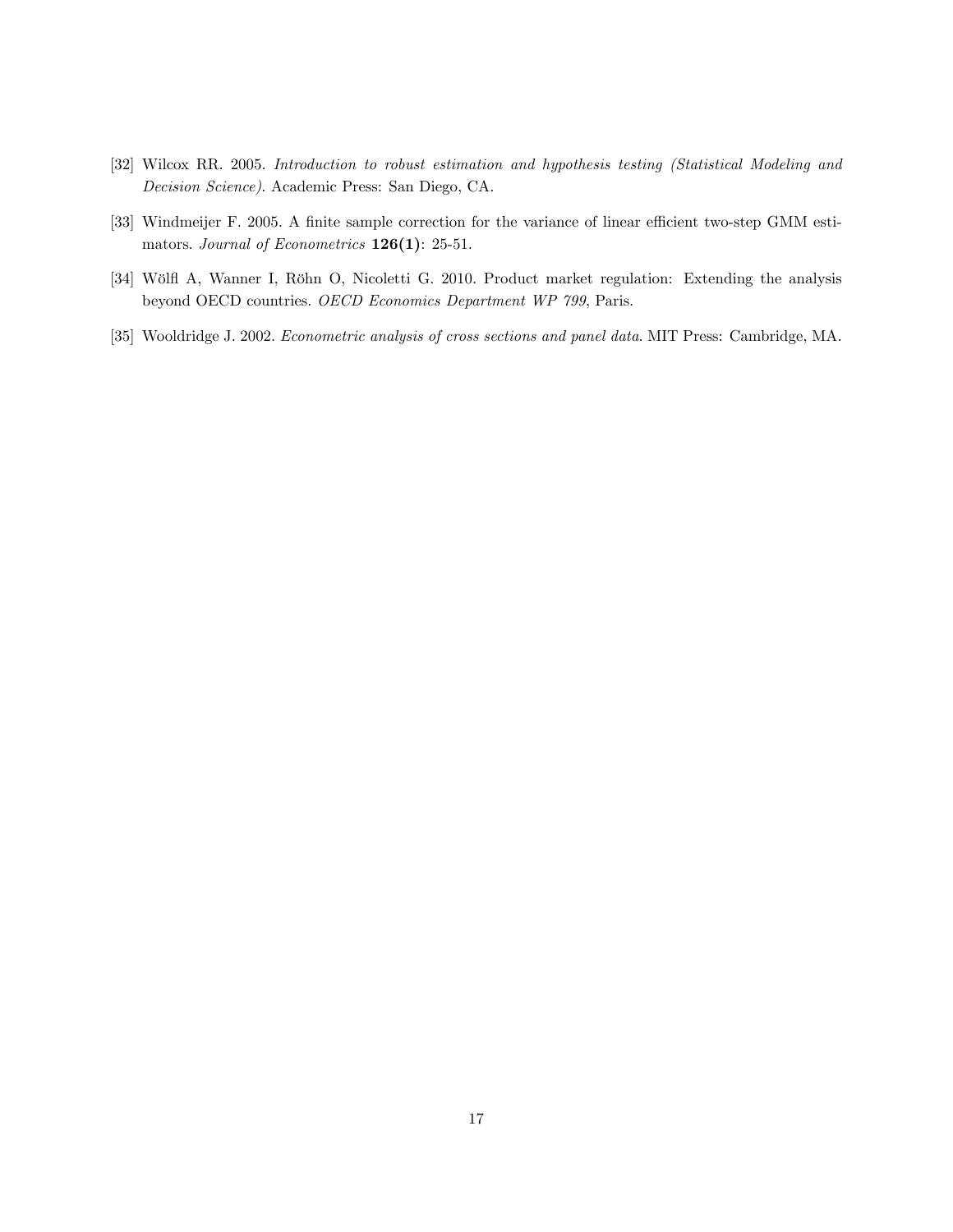| <b>CHILE</b>                                                                                  | $(1996 - 2003)$ |           |          |                |       |        |
|-----------------------------------------------------------------------------------------------|-----------------|-----------|----------|----------------|-------|--------|
| Variables                                                                                     | Mean            | Sd.       | $Q_1$    | $\mathrm{Q}_2$ | $Q_3$ | N      |
| Real firm output growth rate $\Delta q_{it}$                                                  | $-0.004$        | 0.216     | $-0.123$ | $-0.004$       | 0.120 | 9,960  |
| Labor growth rate $\Delta n_{it}$                                                             | $-0.018$        | 0.160     | $-0.095$ | 0.000          | 0.057 | 9,960  |
| Materials growth rate $\Delta m_{it}$                                                         | $-0.019$        | 0.281     | $-0.185$ | $-0.016$       | 0.146 | 9,960  |
| Capital growth rate $\Delta k_{it}$                                                           | 0.043           | 0.101     | 0.000    | 0.006          | 0.052 | 9,960  |
| $(\alpha_N)_i (\Delta n_{it} - \Delta k_{it}) + (\alpha_M)_i (\Delta m_{it} - \Delta k_{it})$ | $-0.042$        | 0.155     | $-0.132$ | $-0.038$       | 0.052 | 9,960  |
| $(\alpha_N)_i (\Delta k_{it} - \Delta n_{it})$                                                | 0.011           | 0.030     | $-0.004$ | 0.008          | 0.025 | 9,960  |
| $SR_{it}$                                                                                     | $-0.006$        | 0.175     | $-0.111$ | $-0.005$       | 0.100 | 9,960  |
| Labor share in nominal output $(\alpha_N)_i$                                                  | 0.172           | 0.080     | 0.114    | 0.164          | 0.216 | 11,697 |
| Materials share in nominal output $(\alpha_M)_i$                                              | 0.497           | 0.142     | 0.390    | 0.497          | 0.597 | 11,697 |
| $1 - (\alpha_N)_i - (\alpha_M)_i$                                                             | 0.330           | 0.118     | 0.245    | 0.326          | 0.415 | 11,697 |
| <b>FRANCE</b> (1994-2001)                                                                     |                 |           |          |                |       |        |
| Variables                                                                                     | Mean            | Sd.       | $Q_1$    | $\mathrm{Q}_2$ | $Q_3$ | N      |
| Real firm output growth rate $\Delta q_{it}$                                                  | 0.032           | 0.153     | $-0.051$ | 0.030          | 0.114 | 98,322 |
| Labor growth rate $\Delta n_{it}$                                                             | 0.012           | 0.130     | $-0.039$ | 0.000          | 0.064 | 98,322 |
| Materials growth rate $\Delta m_{it}$                                                         | 0.042           | 0.191     | $-0.059$ | 0.038          | 0.141 | 98,322 |
| Capital growth rate $\Delta k_{it}$                                                           | $-0.002$        | 0.161     | $-0.077$ | $-0.021$       | 0.066 | 98,322 |
| $(\alpha_N)_i (\Delta n_{it} - \Delta k_{it}) + (\alpha_M)_i (\Delta m_{it} - \Delta k_{it})$ | 0.027           | 0.155     | $-0.056$ | 0.028          | 0.110 | 98,322 |
| $(\alpha_N)_i (\Delta k_{it} - \Delta n_{it})$                                                | $-0.005$        | 0.057     | $-0.031$ | $-0.006$       | 0.022 | 98,322 |
| $SR_{it}$                                                                                     | 0.006           | 0.100     | $-0.050$ | 0.007          | 0.063 | 98,322 |
| Labor share in nominal output $(\alpha_N)_i$                                                  | 0.311           | $0.132\,$ | 0.216    | 0.298          | 0.390 | 99,839 |
| Materials share in nominal output $(\alpha_M)_i$                                              | 0.517           | 0.143     | 0.427    | 0.523          | 0.617 | 99,839 |
| $1 - (\alpha_N)_i - (\alpha_M)_i$                                                             | 0.171           | 0.096     | 0.103    | 0.147          | 0.211 | 99,839 |

Table 1: Descriptive statistics by country

Note:  $SR_{it} = \Delta q_{it} - (\alpha_N)_j \Delta n_{it} - (\alpha_M)_j \Delta m_{it} - [1 - (\alpha_N)_j - (\alpha_M)_j] \Delta k_{it}$ .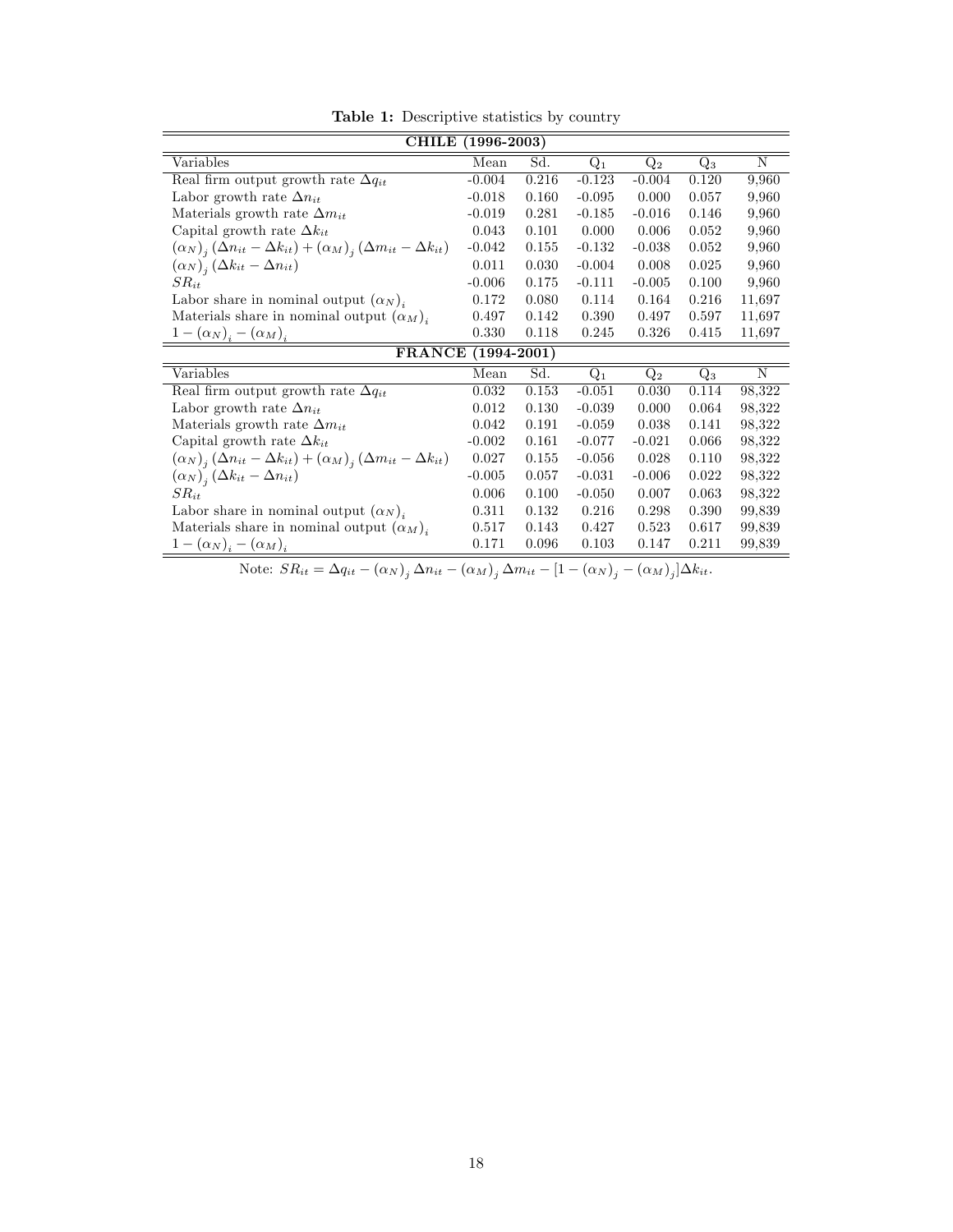| $#$ ind.<br>prop. of ind. $(\%)$<br>prop. of firms $(\%)$ |      | LABOR MARKET SETTING |          |          |          |          |      |          |  |  |
|-----------------------------------------------------------|------|----------------------|----------|----------|----------|----------|------|----------|--|--|
| PRODUCT MARKET                                            | PR   |                      |          | EB       | MО       |          |      |          |  |  |
| <b>SETTING</b>                                            | CH   | FR                   | CH       | FR.      | CH       | FR       | CH   | FR.      |  |  |
|                                                           | 8    | $\theta$             | $\Omega$ | $\Omega$ | $\Omega$ | $\Omega$ | 8    | $\Omega$ |  |  |
| $_{\rm PC}$                                               | 40.0 | $\Omega$             | $\Omega$ | $\Omega$ | $\Omega$ | $\Omega$ | 40.0 | $\Omega$ |  |  |
|                                                           | 12.5 | $\Omega$             | $\Omega$ | $\theta$ | $\Omega$ | $\Omega$ | 12.5 | $\Omega$ |  |  |
|                                                           | 8    | 8                    | 4        | 12       | $\Omega$ | $\Omega$ | 12   | 20       |  |  |
| IC                                                        | 40.0 | 40.0                 | 20.0     | 60.0     | $\Omega$ | $\Omega$ | 60.0 | 100      |  |  |
|                                                           | 34.5 | 27.0                 | 52.9     | 73.0     | $\Omega$ | $\Omega$ | 87.4 | 100      |  |  |
|                                                           | 16   | 8                    | 4        | 12       | $\Omega$ | $\Omega$ | 20   | 20       |  |  |
|                                                           | 80.0 | 40.0                 | 20.0     | 60.0     | $\Omega$ | $\Omega$ | 100  | 100      |  |  |
|                                                           | 47.0 | 27.0                 | 52.9     | 73.0     | $\Omega$ | $\Omega$ | 100  | 100      |  |  |

Table 2: Industry classification by country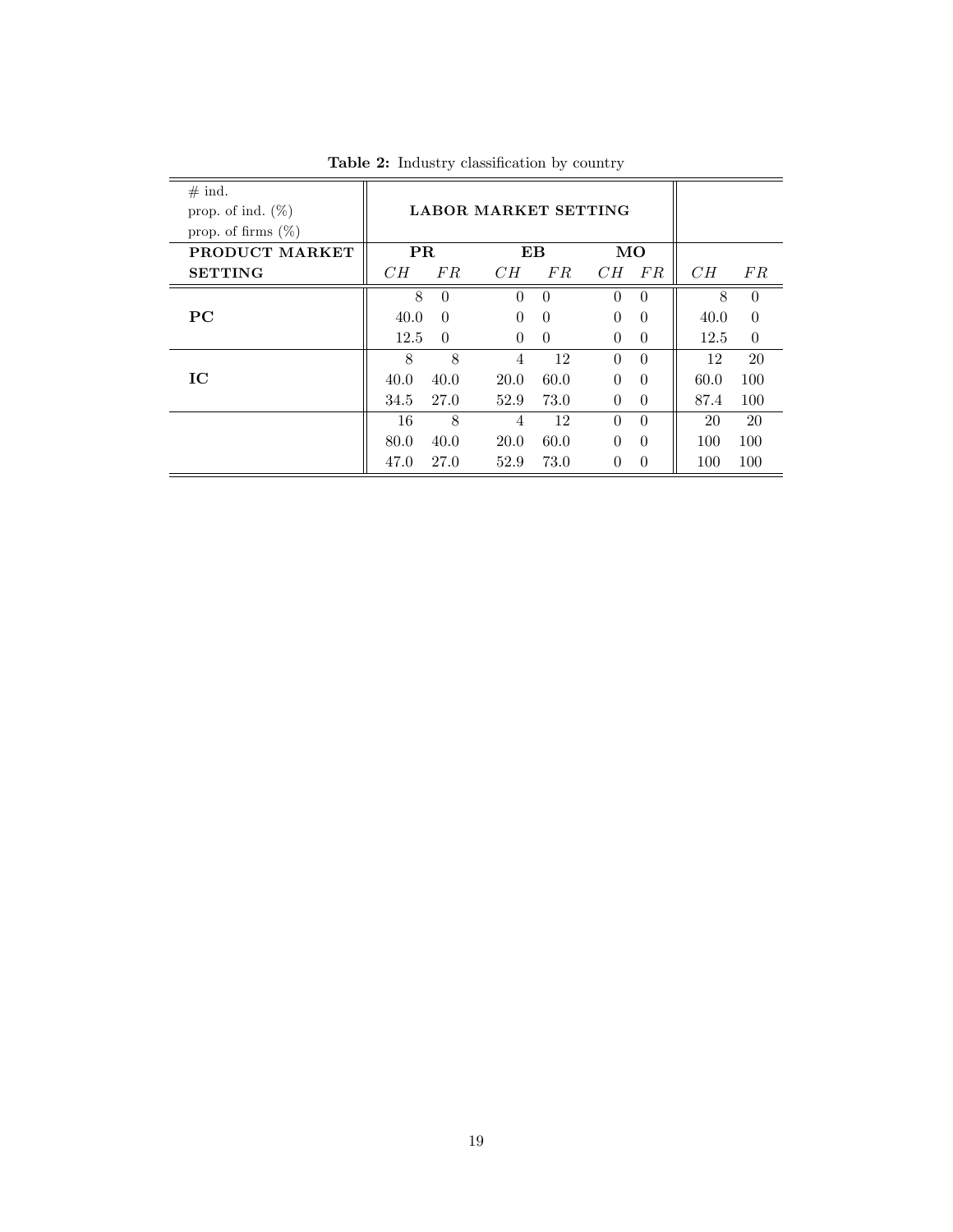|                                      | <b>CHILE</b>       |                   |                        |                    |
|--------------------------------------|--------------------|-------------------|------------------------|--------------------|
| Regime $R = IC-PR$                   | $\widehat{\psi}_j$ | $\widehat{\mu}_j$ |                        |                    |
| [40% of industries, 34% of firms]    |                    |                   |                        |                    |
| Industry mean                        | 0.422(0.864)       | 1.402(0.192)      |                        |                    |
| Industry $Q_1$                       | 0.127(0.564)       | 1.199(0.112)      |                        |                    |
| Industry $Q_2$                       | 0.567(0.660)       | 1.397(0.148)      |                        |                    |
| Industry $Q_3$                       | 0.728(0.856)       | 1.592(0.274)      |                        |                    |
| Regime $R = PC-PR$                   | $\widehat{\psi}_j$ |                   |                        |                    |
| $[40\%$ of industries, 12% of firms] |                    | $\widehat{\mu}_j$ |                        |                    |
| Industry mean                        | $-0.311(1.823)$    | 1.137(0.382)      |                        |                    |
| Industry $Q_1$                       | $-0.964(0.942)$    | 1.007(0.283)      |                        |                    |
| Industry $Q_2$                       | $-0.458(1.576)$    | 1.198(0.384)      |                        |                    |
| Industry $Q_3$                       | 0.334(2.680)       | 1.329(0.489)      |                        |                    |
| Regime $R = IC$ -EB                  | $\widehat{\psi}_j$ |                   | $\widehat{\gamma}_{i}$ | $\widehat{\phi}_j$ |
| $[20\%$ of industries, 53% of firms] |                    | $\widehat{\mu}_j$ |                        |                    |
| Industry mean                        | 0.957(0.476)       | 1.518(0.138)      | 0.378(0.158)           | 0.271(0.082)       |
| Industry $Q_1$                       | 0.800(0.343)       | 1.403(0.107)      | 0.315(0.117)           | 0.237(0.066)       |
| Industry $Q_2$                       | 0.904(0.409)       | 1.543(0.134)      | 0.403(0.149)           | 0.287(0.081)       |
| Industry $Q_3$                       | 1.115(0.609)       | 1.633(0.169)      | 0.441(0.199)           | 0.306(0.098)       |
|                                      | <b>FRANCE</b>      |                   |                        |                    |
| Regime $R = IC$ -EB                  |                    |                   |                        |                    |
| [60% of industries, 73% of firms]    | $\widehat{\psi}_j$ | $\widehat{\mu}_j$ | $\hat{\gamma}_i$       | $\widehat{\phi}_j$ |
| Industry mean                        | 0.602(0.153)       | 1.403(0.057)      | 0.812(0.179)           | 0.439(0.057)       |
| Industry $Q_1$                       | 0.473(0.124)       | 1.344(0.046)      | 0.622(0.139)           | 0.383(0.041)       |
| Industry $Q_2$                       | 0.651(0.149)       | 1.378(0.058)      | 0.756(0.169)           | 0.431(0.054)       |
| Industry $Q_3$                       | 0.712(0.193)       | 1.471(0.069)      | 0.959(0.218)           | 0.489(0.066)       |
| Regime $R = IC$ -PR                  |                    |                   |                        |                    |
| [40% of industries, 27% of firms]    | $\widehat{\psi}_j$ | $\widehat{\mu}_j$ |                        |                    |
| Industry mean                        | 0.413(0.263)       | 1.333(0.087)      |                        |                    |
| Industry $Q_1$                       | 0.127(0.164)       | 1.244(0.056)      |                        |                    |
| Industry $Q_2$                       | 0.412(0.259)       | 1.306(0.090)      |                        |                    |
| Industry $Q_3$                       | 0.701(0.303)       | 1.427(0.120)      |                        |                    |

**Table 3:** Industry-specific joint market imperfections parameter  $\psi_j$ , and corresponding price-cost mark-up  $\hat{\mu}_j$ and absolute extent of rent sharing  $\phi_j$  by country

Notes: Robust standard errors in parentheses. Detailed information on the industry-specific estimates is presented in Table A.3 in Appendix.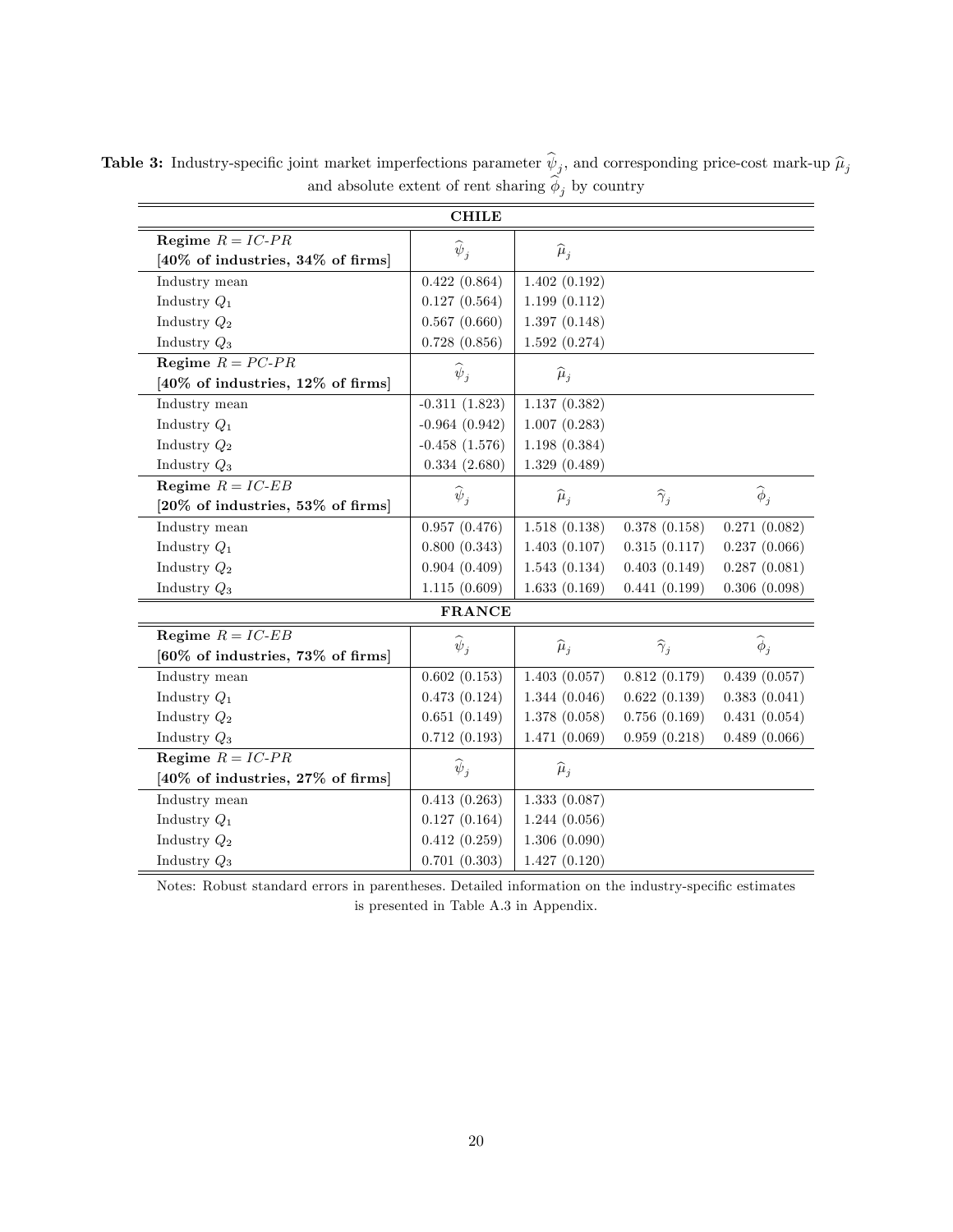

Graph 1: Product and labor market imperfection parameters in Chile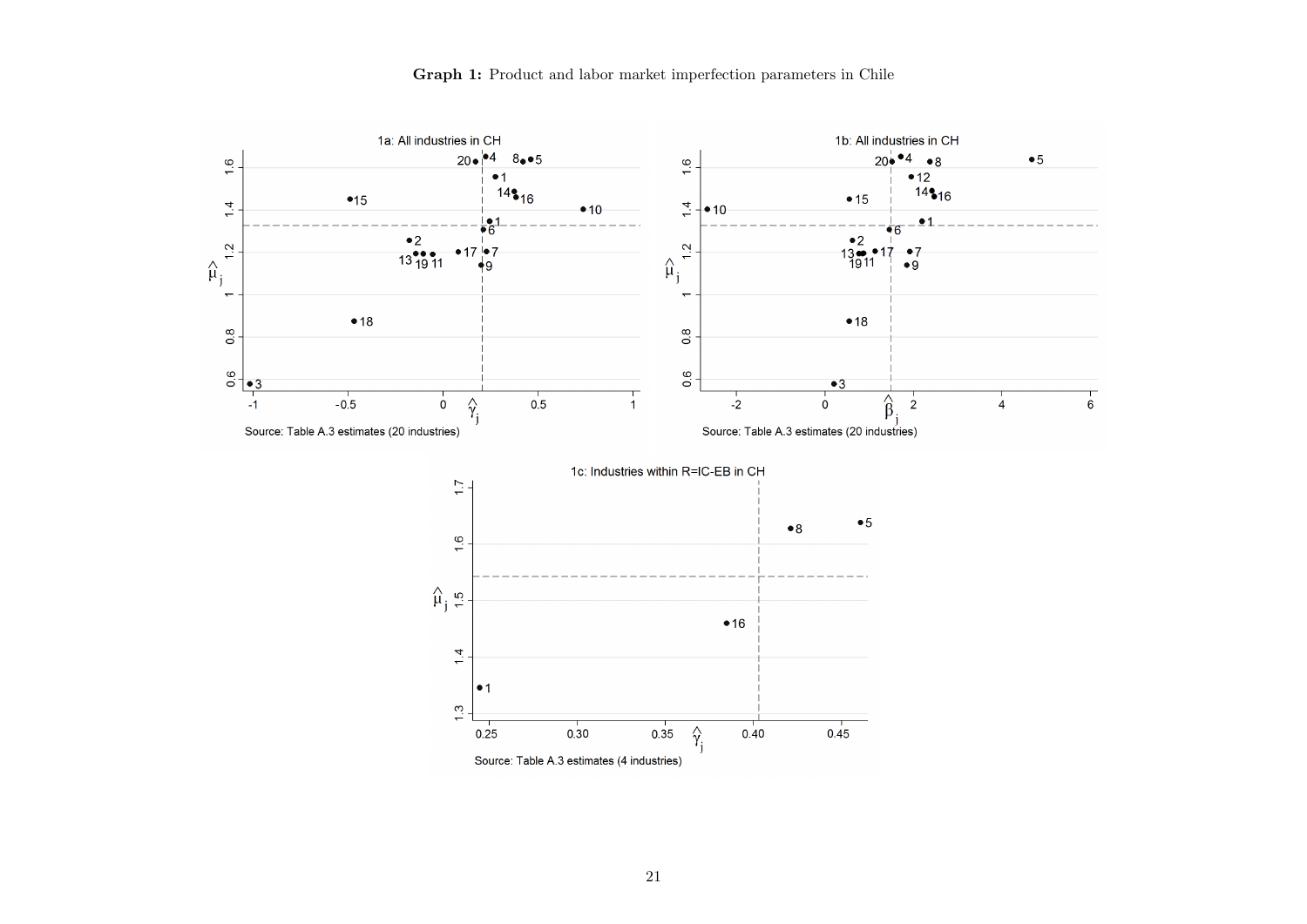

Graph 2: Product and labor market imperfection parameters in France

Source: Table A.3 estimates (12 industries)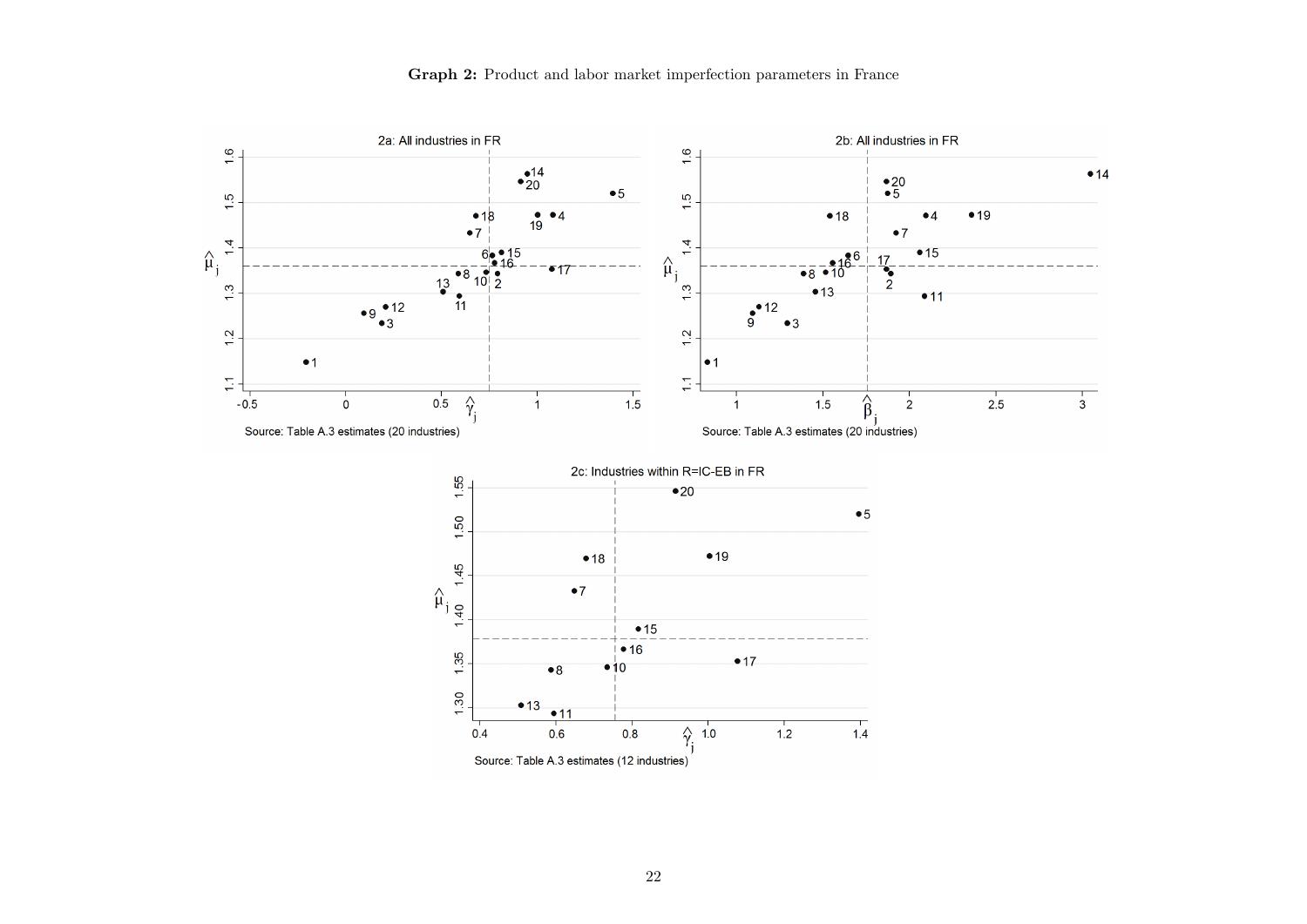### Appendix: Statistical annex

|                                        |          |       | <b>CHILE</b> | <b>FRANCE</b> |           |       |           |       |  |
|----------------------------------------|----------|-------|--------------|---------------|-----------|-------|-----------|-------|--|
| $#$ participations <sup><i>a</i></sup> | $#$ obs. | $\%$  | firms<br>#   | %             | $\#$ obs. | $\%$  | $#$ firms | %     |  |
| 4                                      | 884      | 7.56  | 221          | 12.72         | 4,164     | 4.17  | 1,041     | 7.30  |  |
| 5                                      | 770      | 6.58  | 154          | 8.87          | 7.150     | 7.16  | 1,430     | 10.02 |  |
| 6                                      | 1,278    | 10.93 | 213          | 12.26         | 12,804    | 12.82 | 2,134     | 14.95 |  |
| 7                                      | 2,989    | 25.55 | 427          | 24.58         | 11,193    | 11.21 | 1,599     | 11.21 |  |
| 8                                      | 5,776    | 49.38 | 722          | 41.57         | 64,528    | 64.63 | 8,066     | 56.52 |  |
| Total                                  | 11.697   | 100.0 | 1,737        | 100.0         | 99,839    | 100.0 | 14.270    | 100.0 |  |

Table A.1: Panel structure: Number of observations per firm by country

Note: a) Median number of observations per firm: 7 [CH] and 8 [FR].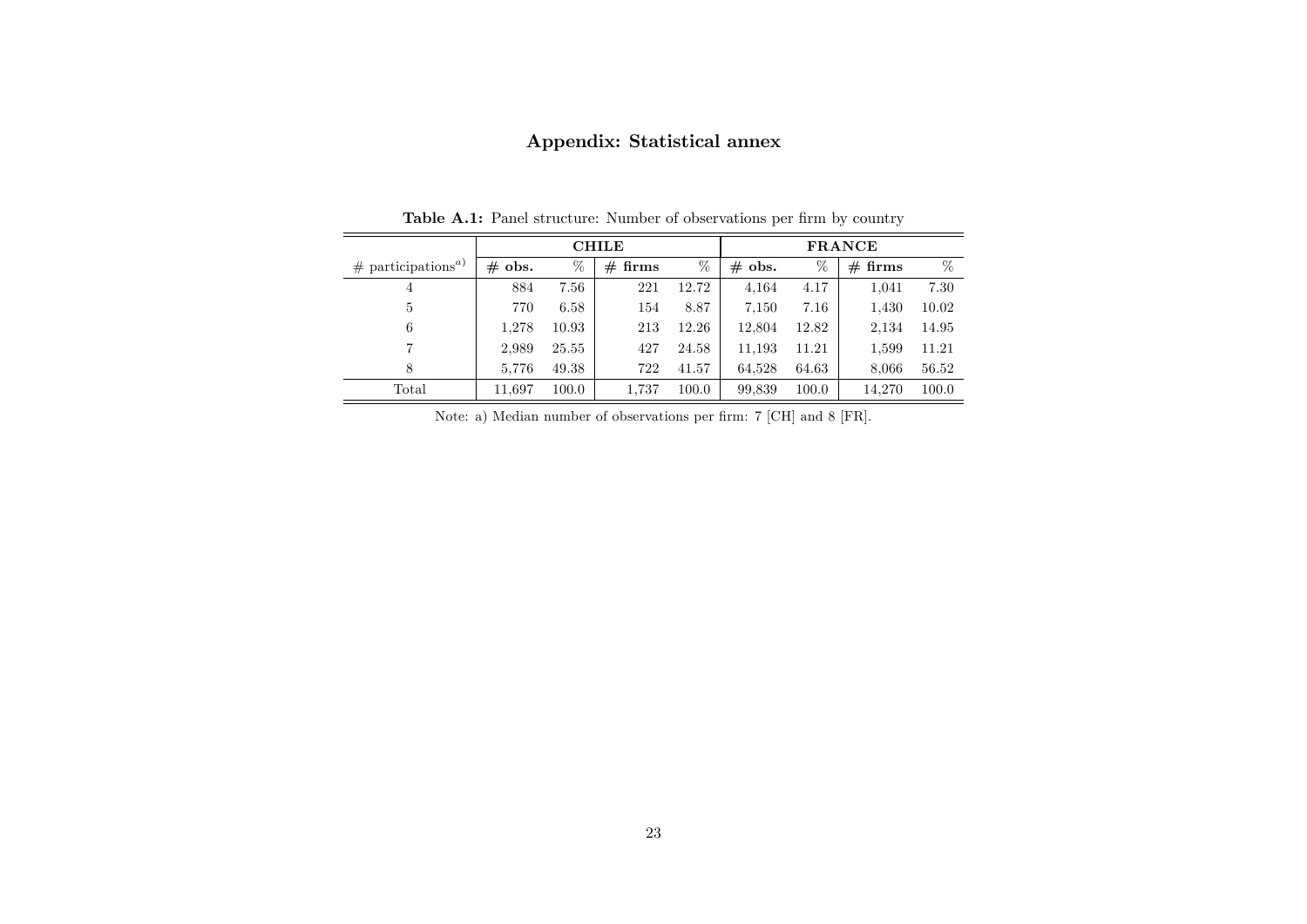|              |                                            |                                                       | CHILE       |             | <b>FRANCE</b>             |                                      |             |  |  |  |
|--------------|--------------------------------------------|-------------------------------------------------------|-------------|-------------|---------------------------|--------------------------------------|-------------|--|--|--|
| Ind. $j$     | Name                                       | $#$ Firms<br>Code - $ClIU^{a)}$<br>$(\# \text{Obs.})$ |             | Regime $R$  | Code - NES $114^{b}$      | $#$ Firms<br>$(\# \; \mathrm{Obs.})$ | Regime $R$  |  |  |  |
| $\mathbf{1}$ | Food                                       | 311                                                   | 580 (3,926) | $IC$ - $EB$ | B01-B02, B04              | 746 (5,211)                          | $IC$ - $PR$ |  |  |  |
| $\sqrt{2}$   | Other food products                        | 312                                                   | 16(104)     | $PC-PR$     | <b>B05-B06</b>            | 800 (5,492)                          | $IC-PR$     |  |  |  |
| 3            | <b>Beverages</b>                           | 313                                                   | 17(121)     | $PC-PR$     | B <sub>03</sub>           | 145 (997)                            | $IC-PR$     |  |  |  |
| 4            | Textile                                    | 321                                                   | 120(830)    | $IC-PR$     | F21-F32                   | 710 (4,963)                          | $IC-PR$     |  |  |  |
| 5            | Clothing and skin goods                    | 322                                                   | 108(717)    | $IC$ - $EB$ | C11                       | 606 (3,980)                          | $IC$ - $EB$ |  |  |  |
| 6            | Leather goods and footwear                 | 323-324                                               | 72 (477)    | $IC$ - $PR$ | C12                       | 244 (1,681)                          | $IC$ - $PR$ |  |  |  |
|              | Wooden products                            | 331                                                   | 110(735)    | $IC-PR$     | F31                       | 665 (4,679)                          | $IC$ - $EB$ |  |  |  |
| 8            | Furniture                                  | 332                                                   | 60 (389)    | $IC$ - $EB$ | C41                       | 448 (3,224)                          | $IC$ - $EB$ |  |  |  |
| 9            | Paper, paper products                      | 341                                                   | 37 (237)    | $PC-PR$     | F32-F33                   | 429(3,017)                           | $IC$ - $PR$ |  |  |  |
| 10           | Publishing, (re)printing                   | 342                                                   | 35(222)     | $PC$ - $PR$ | C20                       | 990 (6,715)                          | $IC$ - $EB$ |  |  |  |
| 11           | Chemical products                          | 351-352, 354                                          | 70 (495)    | $IC$ - $PR$ | C31-C32, F41-F43          | 675 (4,745)                          | $IC$ - $EB$ |  |  |  |
| 12           | Rubber products                            | 355                                                   | 27 (189)    | $IC$ - $PR$ | F45                       | 129 (929)                            | $IC$ - $PR$ |  |  |  |
| 13           | Plastics processing                        | 356                                                   | 106(741)    | $IC-PR$     | F46                       | 914 (6,432)                          | $IC$ - $EB$ |  |  |  |
| 14           | Mineral products                           | 361-362, 369                                          | 59 (377)    | $IC-PR$     | F13-F14                   | 644 (4,572)                          | $IC-PR$     |  |  |  |
| 15           | Metallurgy                                 | 371-372                                               | 18(130)     | $PC$ - $PR$ | F51-F53                   | 321(2,328)                           | $IC$ - $EB$ |  |  |  |
| 16           | Metal products, metal processing           | 381                                                   | 171(1,132)  | $IC$ - $EB$ | E21-E22, F54-F56          | 2,803 (19,794)                       | $IC$ - $EB$ |  |  |  |
| 17           | Machinery                                  | 382                                                   | 37(255)     | $PC-PR$     | E24-E28                   | 966 (6,727)                          | $IC$ - $EB$ |  |  |  |
| 18           | Electrical machinery, electrical equipment | 383                                                   | 22 (144)    | $PC-PR$     | C44-C46, E32-E33, F61-F62 | 798 (5.641)                          | $IC$ - $EB$ |  |  |  |
| 19           | Transport equipment                        | 384                                                   | 36 (239)    | $PC-PR$     | D01-D02, E11-E13          | 691 (4,927)                          | $IC$ - $EB$ |  |  |  |
| 20           | Other manufacturing industries             | 385, 390                                              | 36 (237)    | $IC-PR$     | C42-C43, E34-E35          | 546 (3,785)                          | $IC$ - $EB$ |  |  |  |

Table A.2: Industry repartition by country

Notes: a) CIIU: Chilean industrial classification, equivalent to the International Standard Industry Classification (ISIC), Rev. 2.

b) NES 114: French industrial classification, "Nomenclature Economique de Synthèse - Niveau 3".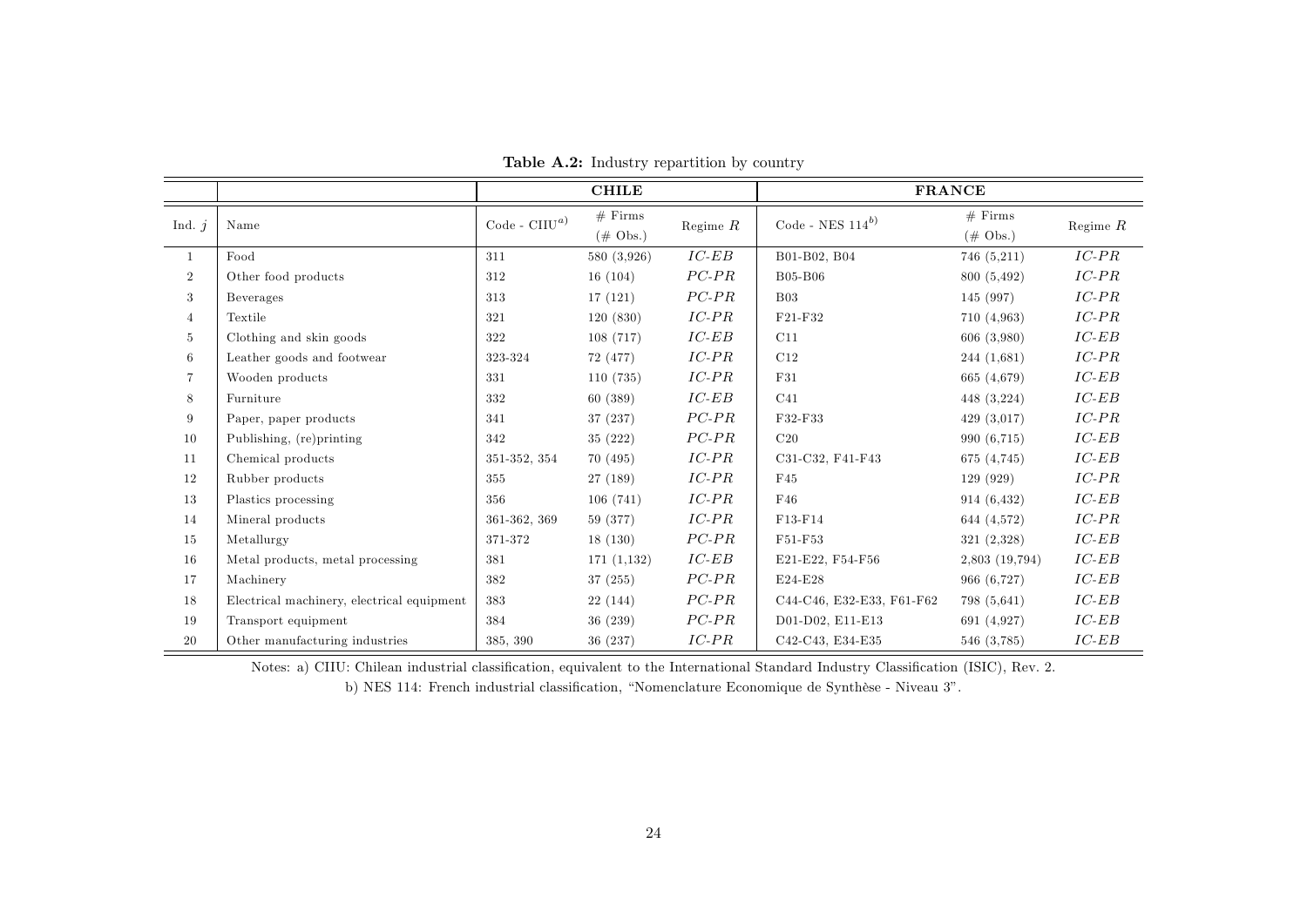Table A.3: Industry-specific input shares  $(\alpha_J)_j$   $(J = N, M, K)$ , output elasticities  $\begin{pmatrix} \hat{\epsilon}_J^Q \end{pmatrix}$ , joint market imperfections parameter  $\psi_j$ ,

|                | <b>CHILE</b>   |                |                   |                                 |                                       |                                 |                                                      |                   |                      |                                      |        |        |         |            |               |                    |                    |
|----------------|----------------|----------------|-------------------|---------------------------------|---------------------------------------|---------------------------------|------------------------------------------------------|-------------------|----------------------|--------------------------------------|--------|--------|---------|------------|---------------|--------------------|--------------------|
|                |                |                |                   |                                 |                                       |                                 | Regime $R = IC-PR$ [40% of industries, 34% of firms] |                   |                      |                                      |        |        |         |            |               |                    |                    |
|                |                |                |                   |                                 |                                       |                                 |                                                      |                   |                      |                                      |        |        | $D$ if- | $D$ if-    | $D$ if-       |                    |                    |
| Ind. $j$       | $(\alpha_N)_j$ | $(\alpha_M)$ i | $(\alpha_K)_j$    | $(\widehat{\varepsilon}^Q_N)_j$ | $(\widehat{\varepsilon}^{Q}_{M})_{j}$ | $(\widehat{\varepsilon}^Q_K)_j$ | $\widehat{\psi}_j$                                   | $\widehat{\mu}_j$ |                      |                                      | Sargan | Hansen | Hansen  | Hansen     | Hansen        | m1                 | $m\mathcal{Z}$     |
|                |                |                |                   |                                 |                                       |                                 |                                                      |                   |                      |                                      |        |        | (lev)   | $(L2-dif)$ | $(L3-dif)$    |                    |                    |
| $1\,3$         | 0.164          | 0.513          | $0\,.3\,2\,3$     | 0.251(0.042)                    | 0.612(0.059)                          | 0.137(0.038)                    | $-0.340(0.351)$                                      | 1.194(0.115)      |                      |                                      | 0.000  | 0.170  | 0.716   | 0.268      | 0.156         | $\sim 4$ . 6 5     | $0\,.6\,8$         |
| 11             | 0.148          | 0.489          | 0.362             | 0.200(0.070)                    | 0.585(0.048)                          | 0.215(0.061)                    | $-0.156(0.530)$                                      | 1.195(0.098)      |                      |                                      | 0.000  | 0.637  | 0.157   | 0.811      | 0.906         | $-3.16$            | $-0.30$            |
| $\overline{7}$ | 0.147          | 0.547          | 0.306             | 0.092(0.079)                    | 0.658(0.060)                          | 0.251(0.071)                    | 0.577(0.598)                                         | 1.203(0.109)      |                      |                                      | 0.000  | 0.155  | 0.247   | 0.636      | 0.573         | $-3.90$            | 0.81               |
| -6             | 0.178          | 0.560          | 0.263             | 0.159(0.128)                    | 0.732(0.081)                          | 0.109(0.104)                    | 0.410(0.815)                                         | 1.307(0.145)      |                      |                                      | 0.000  | 0.649  | 0.963   | 0.963      | $0\,.9\,9\,5$ | $-3.99$            | $\sim 0$ . $5$ $0$ |
| 14             | 0.225          | 0.426          | 0.350             | 0.138(0.099)                    | 0.633(0.081)                          | 0.229(0.065)                    | 0.872(0.599)                                         | 1.487(0.190)      |                      |                                      | 0.000  | 0.869  | 0.996   | 0.998      | 1.000         | $-1.93$            | $-0.73$            |
| 12             | 0.200          | 0.446          | 0.354             | 0.159(0.452)                    | 0.694(0.166)                          | 0.147(0.433)                    | 0.760(2.398)                                         | 1.556(0.371)      |                      |                                      | 0.000  | 1.000  | 1.000   | 1.000      | 0.998         | $-2.59$            | 0.35               |
| 20             | 0.201          | 0.399          | 0.400             | 0.215(0.153)                    | 0.649(0.143)                          | 0.136(0.191)                    | 0.556(0.897)                                         | 1.628(0.357)      |                      |                                      | 0.000  | 1.000  | 1.000   | 1.000      | 1.000         | $\sim\!1$ . $6\,5$ | $-1.17$            |
|                | 0.169          | 0.513          | 0.318             | 0.161(0.107)                    | 0.847(0.078)                          | $-0.008(0.095)$                 | 0.696(0.722)                                         | 1.650(0.152)      |                      |                                      | 0.000  | 0.212  | 0.078   | 0.142      | 0.131         | $-4.65$            | $0.54\,$           |
|                |                |                |                   |                                 |                                       |                                 | Regime $R = PC$ -PR                                  |                   |                      | $[40\%$ of industries, 12\% of firms |        |        |         |            |               |                    |                    |
|                |                |                |                   |                                 |                                       |                                 |                                                      |                   |                      |                                      |        |        | $Dif-$  | $D$ if-    | $D$ if-       |                    |                    |
| Ind. $j$       | $(\alpha_N)_i$ | $(\alpha_M)$ i | $(\alpha_K)_j$    | $(\widehat{\varepsilon}^Q_N)_j$ | $(\widehat{\varepsilon}^{Q}_{M})_{j}$ | $(\widehat{\varepsilon}^Q_K)_j$ | $\widehat{\psi}_j$                                   | $\widehat{\mu}_j$ |                      |                                      | Sargan | Hansen | Hansen  | Hansen     | Hansen        | m1                 | $m\mathcal{Z}$     |
|                |                |                |                   |                                 |                                       |                                 |                                                      |                   |                      |                                      |        |        | (lev)   | $(L2-dif)$ | $(L3-dif)$    |                    |                    |
| $\overline{3}$ | 0.108          | 0.479          | $0\,.4\,1\,3$     | 0.306(0.368)                    | 0.277(0.244)                          | 0.417(0.368)                    | $-2.249(3.602)$                                      | 0.578(0.510)      |                      |                                      | 0.000  | 1.000  | 1.000   | 1.000      | 1.000         | $-1.95$            | $1\,.04$           |
| 18             | 0.196          | 0.458          | 0.346             | 0.313(0.235)                    | 0.401(0.201)                          | 0.286(0.235)                    | $-0.722(1.450)$                                      | 0.875(0.439)      |                      |                                      | 0.000  | 1.000  | 1.000   | 1.000      | 1.000         | $-1.45$            | $\sim 0$ . $0$ 8   |
| -9             | 0.150          | 0.506          | 0.344             | 0.092(0.079)                    | 0.577(0.118)                          | 0.331(0.079)                    | 0.525(0.705)                                         | 1.140(0.233)      |                      |                                      | 0.000  | 1.000  | 1.000   | 1.000      | 1.000         | $-1.99$            | $-0.99$            |
| 19             | 0.213          | 0.462          | 0.325             | 0.295(0.194)                    | 0.552(0.144)                          | 0.153(0.194)                    | $-0.194(1.179)$                                      | 1.194(0.313)      |                      |                                      | 0.000  | 1.000  | 1.000   | 1.000      | 1.000         | $-1.16$            | 0.44               |
| 17             | 0.240          | 0.400          | 0.361             | 0.254(0.093)                    | 0.480(0.101)                          | $0.266$ $(0.093)$               | 0.143(0.586)                                         | 1.201(0.253)      |                      |                                      | 0.000  | 1.000  | 1.000   | 1.000      | 1.000         | $-1.87$            | $-1.68$            |
| $\overline{2}$ | 0.104          | 0.540          | 0.356             | 0.211(0.312)                    | 0.678(0.178)                          | 0.111(0.312)                    | $-0.763(2.995)$                                      | 1.256(0.329)      |                      |                                      | 0.000  | 1.000  | 1.000   | 1.000      | 1.000         | $-2.11$            | $0\,.2\,7$         |
| 10             | 0.206          | 0.410          | 0.384             | $-0.109(0.275)$                 | 0.575(0.198)                          | 0.534(0.275)                    | 1.932(1.702)                                         | 1.403(0.482)      |                      |                                      | 0.000  | 1.000  | 1.000   | 1.000      | 1.000         | $-2.47$            | 0.33               |
| 15             | 0.205          | 0.460          | 0.336             | 0.535(0.557)                    | 0.667(0.228)                          | $-0.202(0.557)$                 | $-1.164(2.364)$                                      | 1.451(0.495)      |                      |                                      | 0.000  | 1.000  | 1.000   | 1.000      | 1.000         | $-2.03$            | 1.14               |
|                |                |                |                   |                                 |                                       |                                 | Regime $R = IC$ -EB                                  |                   |                      | [20% of industries, 53% of firms]    |        |        |         |            |               |                    |                    |
|                |                |                |                   |                                 |                                       |                                 |                                                      |                   |                      |                                      |        |        | $Dif-$  | $D$ if-    | $D$ if-       |                    |                    |
| Ind. $j$       | $(\alpha_N)_i$ | $(\alpha_M)_j$ | $(\alpha_K)_j$    | $(\widehat{\varepsilon}^Q_N)_j$ | $(\widehat{\varepsilon}^{Q}_{M})_{j}$ | $(\widehat{\varepsilon}^Q_K)_j$ | $\widehat{\psi}_j$                                   | $\widehat{\mu}_j$ | $\widehat{\gamma}_j$ | $\widehat{\phi}_j$                   | Sargan | Hansen | Hansen  | Hansen     | Hansen        | m1                 | $m\mathcal{Z}$     |
|                |                |                |                   |                                 |                                       |                                 |                                                      |                   |                      |                                      |        |        | (lev)   | $(L2-dif)$ | $(L3-dif)$    |                    |                    |
| $\mathbf{1}$   | 0.149          | 0.519          | $\,0\,.3\,3\,2\,$ | 0.091(0.046)                    | 0.698(0.051)                          | 0.210(0.052)                    | 0.732(0.363)                                         | 1.346(0.099)      | 0.245(0.111)         | 0.197(0.071)                         | 0.000  | 0.000  | 0.000   | 0.801      | 0.486         | $\sim 9$ . 16      | $\sim 0$ . 63      |
| $1\,6$         | 0.207          | 0.473          | 0.320             | 0.123(0.073)                    | 0.690(0.072)                          | 0.187(0.070)                    | 0.867(0.454)                                         | 1.460(0.152)      | 0.385(0.173)         | 0.278(0.090)                         | 0.000  | 0.005  | 0.000   | 0.435      | 0.731         | $-4.71$            | $-0.39$            |
|                | 0.212          | 0.497          | 0.291             | 0.145(0.053)                    | 0.809(0.058)                          | 0.045(0.058)                    | 0.942(0.322)                                         | 1.627(0.116)      | 0.421(0.124)         | 0.296(0.061)                         | 0.000  | 0.909  | 0.998   | 1.000      | 1.000         | $-4.12$            | $-1.27$            |
|                | 0.199          | 0.462          | 0.339             | 0.070(0.118)                    | 0.757(0.086)                          | 0.174(0.057)                    | 1.288(0.763)                                         | 1.638(0.186)      | 0.461(0.225)         | 0.315(0.105)                         | 0.000  | 0.206  | 0.041   | 0.801      | 0.948         | $-4.27$            | 0.07               |

and corresponding price-cost mark-up  $\widehat{\mu}_j$  and absolute extent of rent sharing  $\phi_j$  by country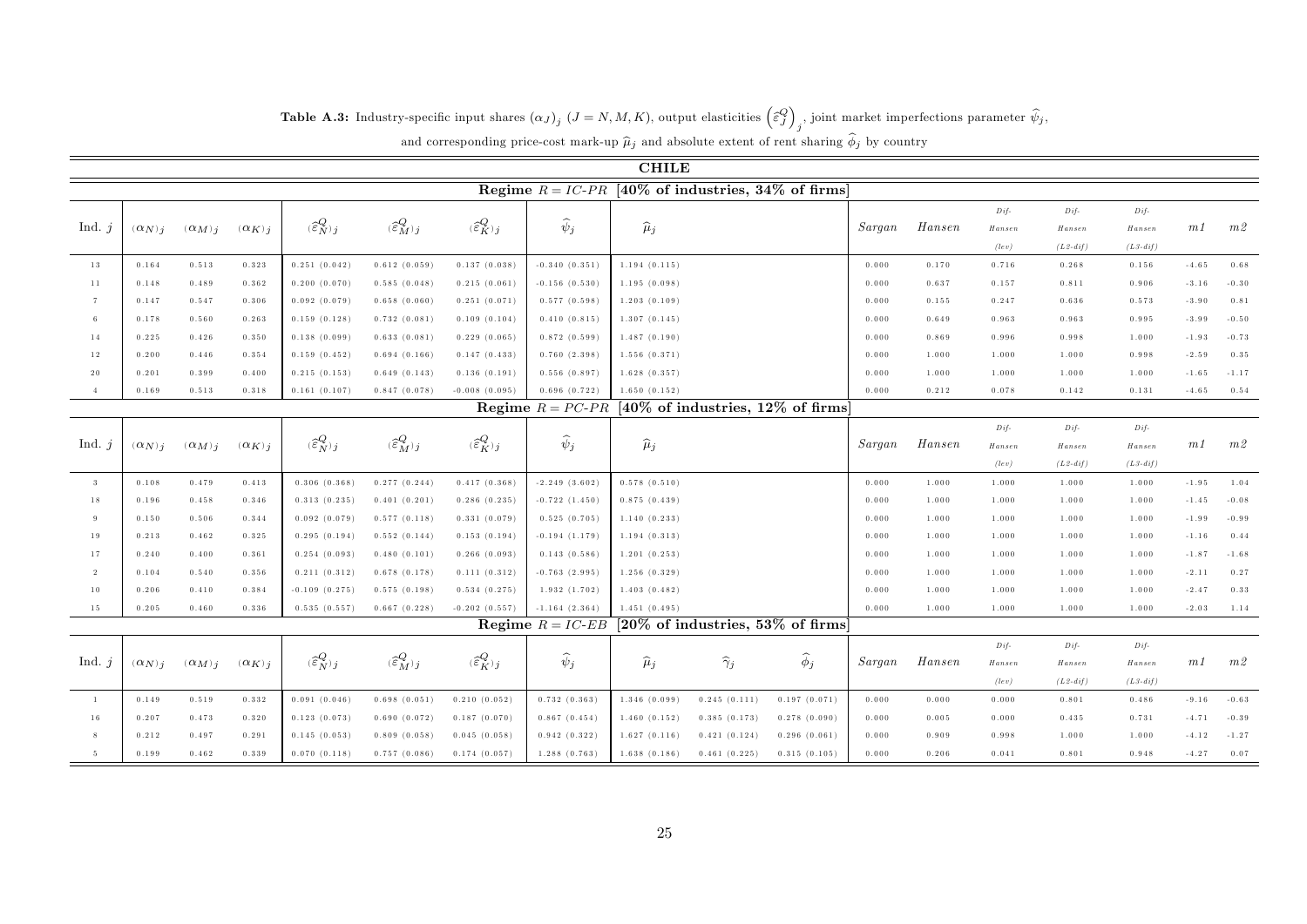Table A.3 (ctd): Industry-specific input shares  $(\alpha_J)_j$  ( $J = N, M, K$ ), output elasticities  $\left(\widehat{\varepsilon}_J^Q\right)$ , joint market imperfections parameter  $\psi_j$ ,

|                |                |                |                |                                   |                                       |                                   |                                                       | <b>FRANCE</b>     |                      |                                      |        |        |         |            |            |          |                |
|----------------|----------------|----------------|----------------|-----------------------------------|---------------------------------------|-----------------------------------|-------------------------------------------------------|-------------------|----------------------|--------------------------------------|--------|--------|---------|------------|------------|----------|----------------|
|                |                |                |                |                                   |                                       |                                   | Regime $R = IC$ -EB [60% of industries, 73% of firms] |                   |                      |                                      |        |        |         |            |            |          |                |
|                |                |                |                |                                   |                                       |                                   |                                                       |                   |                      |                                      |        |        | $D$ if- | $D$ if-    | $D$ if-    |          |                |
| Ind. $j$       | $(\alpha_N)_i$ | $(\alpha_M)$ i | $(\alpha_K)_i$ | $(\widehat{\varepsilon}^{Q}_N)_j$ | $(\widehat{\varepsilon}^{Q}_{M})_{j}$ | $(\widehat{\varepsilon}^{Q}_K)_j$ | $\widehat{\psi}_j$                                    | $\widehat{\mu}_j$ | $\widehat{\gamma}_j$ | $\widehat{\phi}_j$                   | Sargan | Hansen | Hansen  | Hansen     | Hansen     | m1       | m <sub>2</sub> |
|                |                |                |                |                                   |                                       |                                   |                                                       |                   |                      |                                      |        |        | (lev)   | $(L2-dif)$ | $(L3-dif)$ |          |                |
| 13             | 0.271          | 0.563          | 0.323          | 0.242(0.025)                      | 0.733(0.025)                          | 0.025(0.017)                      | 0.408(0.130)                                          | 1.303(0.044)      | 0.509(0.147)         | 0.337(0.130)                         | 0.000  | 0.000  | 0.000   | 0.002      | 0.139      | $-10.30$ | $-2.19$        |
| 8              | 0.315          | 0.535          | 0.362          | 0.305(0.045)                      | 0.719(0.038)                          | $-0.023(0.028)$                   | 0.376(0.202)                                          | 1.343(0.070)      | 0.587(0.288)         | 0.370(0.202)                         | 0.000  | 0.000  | 0.000   | 0.014      | 0.243      | $-9.26$  | $-2.83$        |
| 11             | 0.233          | 0.562          | 0.306          | 0.145(0.040)                      | 0.727(0.038)                          | 0.128(0.036)                      | 0.674(0.218)                                          | 1.293(0.068)      | 0.595(0.170)         | 0.373(0.218)                         | 0.000  | 0.000  | 0.000   | 0.001      | 0.415      | $-7.91$  | $-2.73$        |
| $\overline{7}$ | 0.258          | 0.551          | 0.263          | 0.192(0.028)                      | 0.790(0.023)                          | 0.018(0.023)                      | 0.688(0.136)                                          | 1.433(0.041)      | 0.649(0.115)         | 0.394(0.136)                         | 0.000  | 0.001  | 0.001   | 0.022      | 0.213      | $-9.48$  | 0.30           |
| 18             | 0.330          | 0.500          | 0.350          | 0.314(0.043)                      | 0.735(0.037)                          | $-0.050(0.028)$                   | 0.516(0.192)                                          | 1.470(0.074)      | 0.680(0.222)         | 0.405(0.192)                         | 0.000  | 0.000  | 0.000   | 0.173      | 0.932      | $-8.04$  | $-1.17$        |
| 10             | 0.342          | 0.500          | 0.354          | 0.304(0.025)                      | 0.673(0.024)                          | 0.024(0.015)                      | 0.458(0.115)                                          | 1.346(0.047)      | 0.735(0.161)         | 0.424(0.115)                         | 0.000  | 0.000  | 0.000   | 0.000      | 0.120      | $-9.81$  | $-1.58$        |
| 16             | 0.361          | 0.473          | 0.306          | 0.317(0.016)                      | 0.647(0.015)                          | 0.036(0.011)                      | 0.488(0.072)                                          | 1.367(0.032)      | 0.778(0.099)         | 0.438(0.072)                         | 0.000  | 0.000  | 0.000   | 0.000      | 0.000      | $-20.68$ | $-1.87$        |
| 15             | 0.275          | 0.551          | 0.263          | 0.186(0.028)                      | 0.766(0.031)                          | 0.049(0.031)                      | 0.715(0.133)                                          | 1.389(0.056)      | 0.816(0.130)         | 0.449(0.133)                         | 0.000  | 0.000  | 0.012   | 0.020      | 0.742      | $-6.60$  | $-1.24$        |
| 20             | 0.353          | 0.467          | 0.350          | 0.292(0.050)                      | 0.722(0.035)                          | $-0.015(0.041)$                   | 0.718(0.195)                                          | 1.546(0.074)      | 0.914(0.214)         | 0.478(0.195)                         | 0.000  | 0.000  | 0.000   | 0.045      | 0.020      | $-7.04$  | 0.67           |
| 19             | 0.297          | 0.533          | 0.354          | 0.185(0.036)                      | 0.785(0.030)                          | 0.030(0.023)                      | 0.848(0.170)                                          | 1.472(0.056)      | 1.004(0.168)         | 0.501(0.170)                         | 0.000  | 0.000  | 0.000   | 0.042      | 0.325      | $-7.41$  | $-0.36$        |
| 17             | 0.331          | 0.526          | 0.400          | 0.240(0.038)                      | 0.711(0.031)                          | 0.049(0.027)                      | 0.629(0.161)                                          | 1.353(0.059)      | 1.077(0.236)         | 0.519(0.161)                         | 0.000  | 0.000  | 0.000   | 0.018      | 0.004      | $-11.54$ | 1.39           |
|                | 0.441          | 0.412          | 0.318          | 0.357(0.037)                      | 0.626(0.025)                          | 0.016(0.037)                      | 0.709(0.118)                                          | 1.520(0.060)      | 1.396(0.195)         | 0.583(0.118)                         | 0.000  | 0.000  | 0.000   | 0.000      | 0.331      | $-8.23$  | $-2.43$        |
|                |                |                |                |                                   |                                       |                                   | Regime $R = IC-PR$                                    |                   |                      | $[40\%$ of industries, 27\% of firms |        |        |         |            |            |          |                |
|                |                |                |                |                                   |                                       |                                   |                                                       |                   |                      |                                      |        |        | $D$ if- | $D$ if-    | $D$ if-    |          |                |
| Ind. $j$       | $(\alpha_N)_i$ | $(\alpha_M)$ i | $(\alpha_K)_i$ | $(\widehat{\varepsilon}^{Q}_N)_j$ | $(\widehat{\varepsilon}^{Q}_{M})_{j}$ | $(\widehat{\varepsilon}^{Q}_K)_j$ | $\widehat{\psi}_j$                                    | $\widehat{\mu}_j$ |                      |                                      | Sargan | Hansen | Hansen  | Hansen     | Hansen     | m1       | m <sub>2</sub> |
|                |                |                |                |                                   |                                       |                                   |                                                       |                   |                      |                                      |        |        | (lev)   | $(L2-dif)$ | $(L3-dif)$ |          |                |
| $\mathbf{1}$   | 0.177          | 0.652          | 0.171          | 0.244(0.040)                      | 0.748(0.035)                          | 0.008(0.027)                      | $-0.230(0.266)$                                       | 1.148(0.054)      |                      |                                      | 0.000  | 0.000  | 0.000   | 0.008      | 0.520      | $-6.73$  | $-2.32$        |
| 3              | 0.180          | 0.603          | 0.218          | 0.171(0.081)                      | 0.743(0.072)                          | 0.085(0.051)                      | 0.281(0550)                                           | 1.234(0.119)      |                      |                                      | 0.000  | 0.035  | 0.189   | 0.236      | 0.413      | $-3.84$  | $-0.94$        |
| $\mathbf{Q}$   | 0.239          | 0.545          | 0.215          | 0.275(0.045)                      | 0.685(0.066)                          | 0.041(0.030)                      | 0.108(0.302)                                          | 1.255(0.121)      |                      |                                      | 0.000  | 0.000  | 0.009   | 0.002      | 0.128      | $-5.88$  | $-1.77$        |
| 12             | 0.321          | 0.501          | 0.178          | 0.360(0.069)                      | 0.636(0.058)                          | 0.004(0.053)                      | 0.147(0.304)                                          | 1.269(0.116)      |                      |                                      | 0.000  | 0.045  | 0.050   | 0.176      | 0.459      | $-3.90$  | $-1.70$        |
| $\overline{2}$ | 0.292          | 0.535          | 0.173          | 0.207(0.020)                      | 0.718(0.023)                          | 0.075(0.021)                      | 0.633(0.100)                                          | 1.343(0.044)      |                      |                                      | 0.000  | 0.000  | 0.000   | 0.000      | 0.057      | $-6.25$  | $-1.31$        |
| -6             | 0.344          | 0.479          | 0.177          | 0.289(0.052)                      | 0.662(0.059)                          | 0.049(0.046)                      | 0.543(0.252)                                          | 1.383(0.124)      |                      |                                      | 0.000  | 0.007  | 0.000   | 0.071      | 0.409      | $-5.08$  | $-0.01$        |
|                | 0.330          | 0.511          | 0.159          | 0.231(0.036)                      | 0.752(0.030)                          | 0.017(0.031)                      | 0.768(0.150)                                          | 1.470(0.058)      |                      |                                      | 0.000  | 0.000  | 0.000   | 0.002      | 0.519      | $-8.15$  | $-0.95$        |
| 14             | 0.296          | 0.495          | 0.209          | 0.152(0.037)                      | 0.774(0.032)                          | 0.074(0.025)                      | 1.050(0.178)                                          | 1.563(0.065)      |                      |                                      | 0.000  | 0.000  | 0.000   | 0.000      | 0.124      | $-8.42$  | $-1.53$        |

and corresponding price-cost mark-up  $\hat{\mu}_i$  and absolute extent of rent sharing  $\hat{\phi}_i$  by country

Notes: Robust standard errors in parentheses. Time dummies are included but not reported. Sargan, Hansen, Dif-Hansen: tests of overidentifying restrictions, asymptotically distributed as  $\chi^2_{df}$ . p-values are reported. Dif-Hansen (lev) tests the validity of the 1-year lag of the first-differenced inputs as instruments in the levels equation while Dif-Hansen (L2-dif)/(L3-dif) test the validity of the 2-/3-year lags of the inputs as instruments in the first-differenced equation.  $m1$  and  $m2$ : tests for first-order and second-order serial correlation in the first-differenced residuals, asymptotically distributed as  $N(0, 1)$ . Industries within  $R = PC-PR$  and  $R = IC-PR$  are ranked according to  $\hat{\mu}_j$ , industries within  $R = IC-EB$  are ranked according to  $\hat{\phi}_j$ .